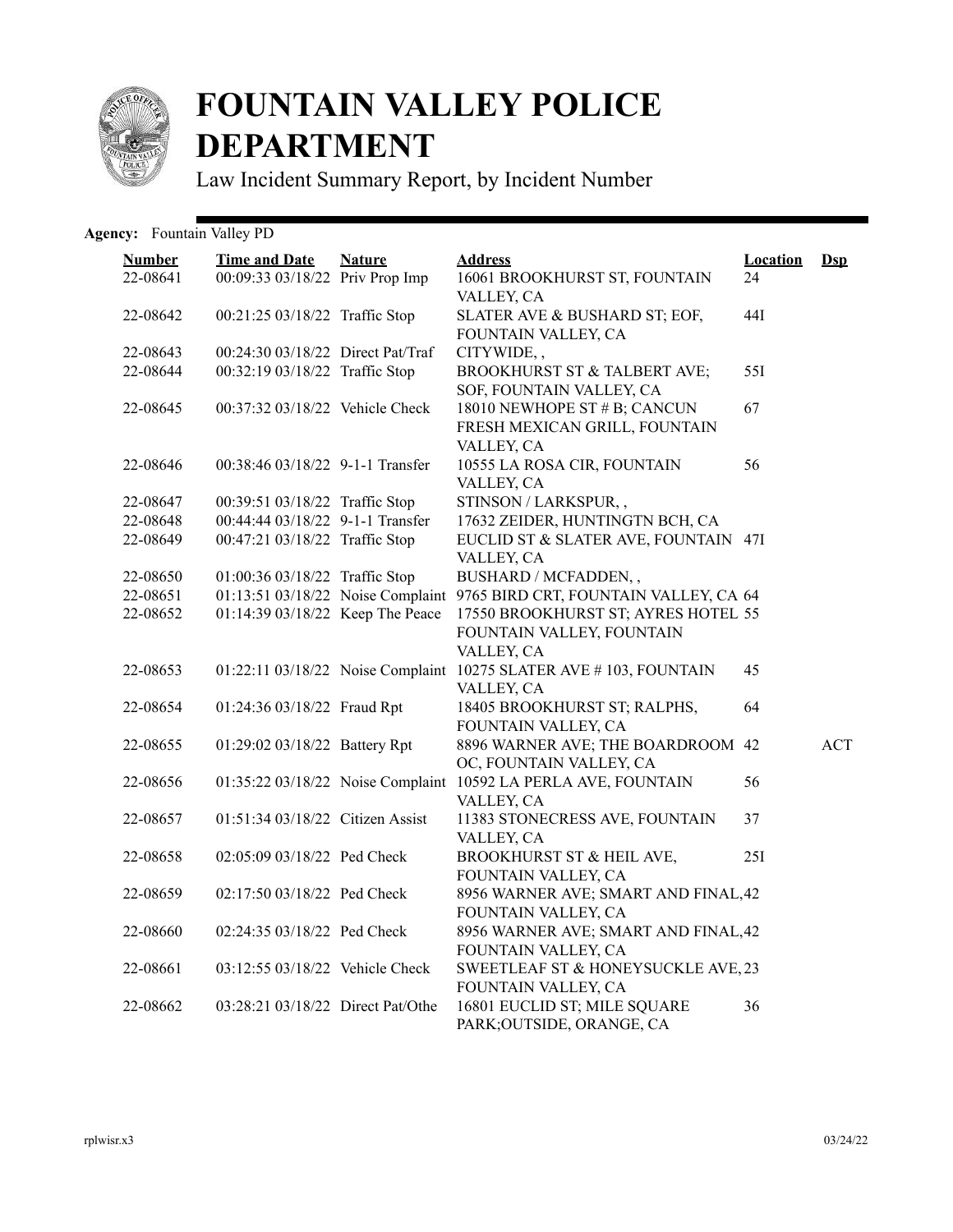| <b>Number</b><br>22-08663 | <b>Time and Date</b><br>03:30:59 03/18/22 Vehicle Check | <b>Nature</b> | <b>Address</b><br>BROOKHURST ST & HEIL AVE; NOF,                             | <b>Location</b><br>25I | $Dep$      |
|---------------------------|---------------------------------------------------------|---------------|------------------------------------------------------------------------------|------------------------|------------|
| 22-08664                  | 03:33:59 03/18/22 Direct Pat/Othe                       |               | FOUNTAIN VALLEY, CA<br>16801 EUCLID ST; MILE SQUARE PARK, 36                 |                        |            |
| 22-08665                  | 03:35:23 03/18/22 Vehicle Check                         |               | ORANGE, CA<br>EDINGER AVE & LAS FLORES ST,<br>FOUNTAIN VALLEY, CA            | 15                     |            |
| 22-08666                  | 03:39:30 03/18/22 Priv Prop Imp                         |               | 9580 EL REY AVE; CORTE BELLA APTS, 44<br>FOUNTAIN VALLEY, CA                 |                        |            |
| 22-08667                  | 03:41:24 03/18/22 Vehicle Check                         |               | WARNER AVE & EUCLID ST; WOF,<br>FOUNTAIN VALLEY, CA                          | 37I                    |            |
| 22-08668                  | 03:41:50 03/18/22 Vehicle Check                         |               | EDINGER AVE & WARD ST; WOF,<br>FOUNTAIN VALLEY, CA                           | 16I                    |            |
| 22-08669                  | 03:45:53 03/18/22 Vehicle Check                         |               | WARNER AVE & WARD ST; EOF,<br>FOUNTAIN VALLEY, CA                            | 36I                    |            |
| 22-08670                  | 03:46:38 03/18/22 Vehicle Check                         |               | EDINGER AVE & WARD ST; EOF,<br>FOUNTAIN VALLEY, CA                           | 16I                    |            |
| 22-08671                  | 03:47:20 03/18/22 Vehicle Check                         |               | EDINGER AVE & WARD ST; EOF,<br>FOUNTAIN VALLEY, CA                           | 16I                    |            |
| 22-08672                  | 03:52:05 03/18/22 Vehicle Check                         |               | EDINGER AVE & WARD ST; WOF,<br>FOUNTAIN VALLEY, CA                           | 16I                    |            |
| 22-08673                  | 03:52:54 03/18/22 Vehicle Check                         |               | EDINGER AVE & WARD ST; EOF,<br>FOUNTAIN VALLEY, CA                           | 16I                    |            |
| 22-08674                  | 03:53:24 03/18/22 Vehicle Check                         |               | WARNER AVE & WARD ST, FOUNTAIN<br>VALLEY, CA                                 | 36I                    |            |
| 22-08675                  | 03:57:13 03/18/22 Vehicle Check                         |               | EDINGER AVE & WARD ST; EOF,<br>FOUNTAIN VALLEY, CA                           | 16I                    |            |
| 22-08676                  | 03:57:51 03/18/22 Vehicle Check                         |               | WARNER AVE & WARD ST; WOF,<br>FOUNTAIN VALLEY, CA                            | 36I                    |            |
| 22-08677                  | 04:07:23 03/18/22 Vehicle Check                         |               | FIELD $#5, ,$                                                                |                        |            |
| 22-08678                  | 04:08:42 03/18/22 Vehicle Check                         |               | 16400 BROOKHURST ST; FV REC<br>CENTER; BB COURTS, FOUNTAIN<br>VALLEY, CA     | 25                     |            |
| 22-08679                  | 04:11:26 03/18/22 9-1-1 Transfer                        |               | 17804 JOSHUA CIR, FOUNTAIN VALLEY, 53<br>CA                                  |                        |            |
| 22-08680                  | 05:21:37 03/18/22 Trans Complaint                       |               | 17475 BROOKHURST ST; ARCO AMPM, 44<br>FOUNTAIN VALLEY, CA                    |                        |            |
| 22-08681                  |                                                         |               | 05:23:22 03/18/22 9-1-1 Abandoned 9950 SLATER AVE, FOUNTAIN VALLEY, 54<br>CA |                        |            |
| 22-08682                  | 05:33:10 03/18/22 9-1-1 Misdial                         |               | 17110 BROOKHURST ST; CHAMPIONS<br>BOWLING AND EMBROIDERY,                    | 45                     |            |
| 22-08683                  | 05:57:26 03/18/22 Susp Subj                             |               | FOUNTAIN VALLEY, CA<br>9025 WARNER AVE, FOUNTAIN VALLEY, 33<br>CA            |                        | <b>INF</b> |
| 22-08684                  | 06:29:47 03/18/22 9-1-1 Incomplet                       |               | 10472 LA DESPENSA AVE, FOUNTAIN<br>VALLEY, CA                                | 55                     |            |
| 22-08685                  | 06:31:16 03/18/22 Jail Check                            |               | 10200 SLATER AVE, FOUNTAIN VALLEY, 55<br>CA                                  |                        |            |
| 22-08686                  | 06:52:29 03/18/22 Alarm Activatio                       |               | 11420 WARNER AVE, FOUNTAIN<br>VALLEY, CA                                     | 47                     | <b>UNF</b> |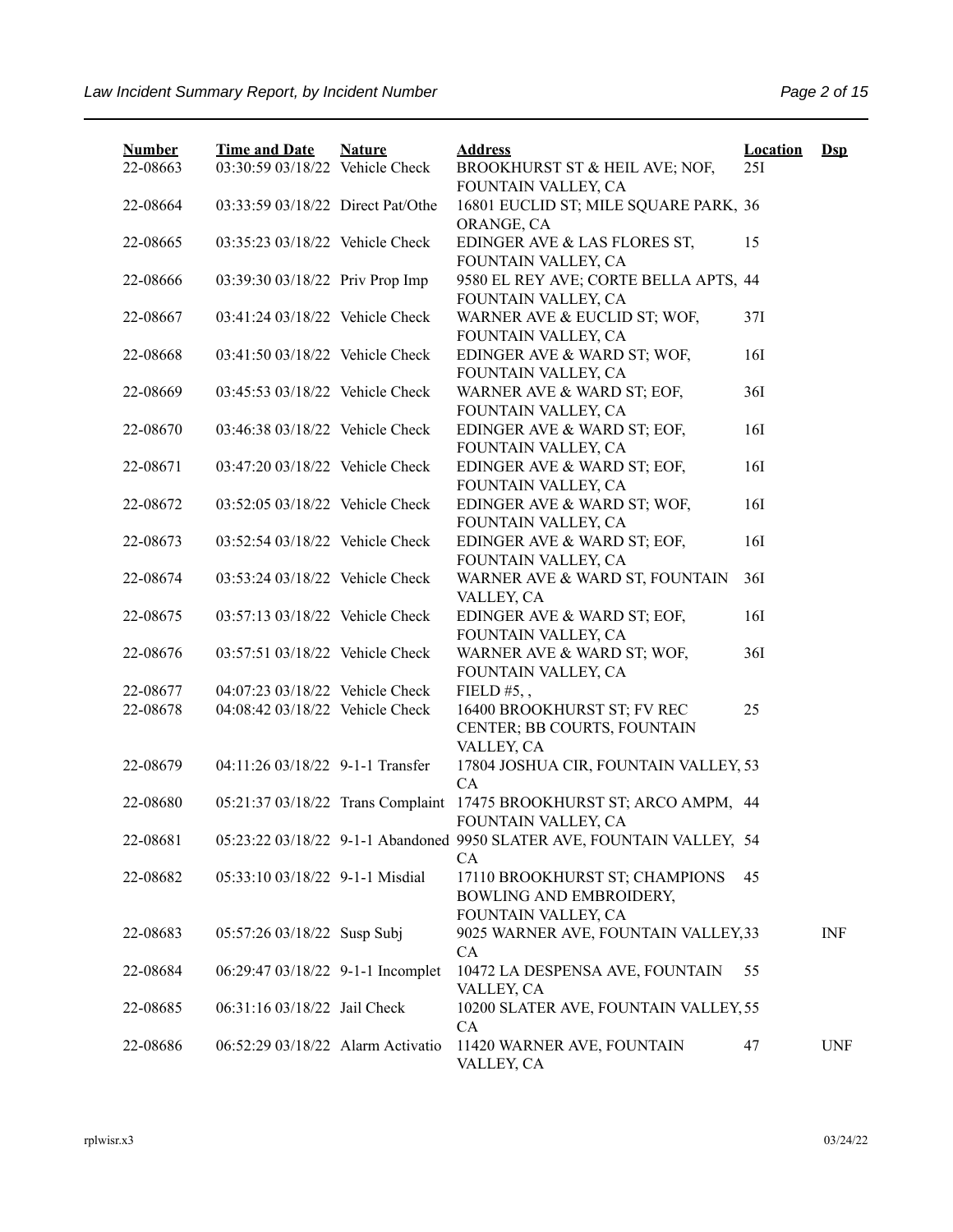| <b>Number</b> | <b>Time and Date</b>              | <b>Nature</b> | <b>Address</b>                                                         | <b>Location</b> | $Dsp$      |
|---------------|-----------------------------------|---------------|------------------------------------------------------------------------|-----------------|------------|
| 22-08687      | 07:08:38 03/18/22 9-1-1 Incomplet |               | 17816 BUSHARD ST; FVHS, FOUNTAIN<br>VALLEY, CA                         | 54              |            |
| 22-08688      | 07:27:04 03/18/22 9-1-1 Open Line |               | 11140 WARNER AVE, FOUNTAIN                                             | 47              |            |
| 22-08689      | 07:30:14 03/18/22 Stolen Veh Rpt  |               | VALLEY, CA<br>10195 LA HACIENDA AVE # C,                               | 45              |            |
|               |                                   |               | FOUNTAIN VALLEY, CA                                                    |                 |            |
| 22-08690      | 07:47:08 03/18/22 Trans Complaint |               | EUCLID ST & CAMELLIA AVE,<br>FOUNTAIN VALLEY, CA                       | 37              |            |
| 22-08691      | 08:00:17 03/18/22 Traffic Stop    |               | SLATER AVE & WARD ST, FOUNTAIN                                         | 46I             |            |
| 22-08692      | 08:02:11 03/18/22 Receipt         |               | VALLEY, CA<br>8774 CANARY AVE, FOUNTAIN VALLEY, 72                     |                 |            |
| 22-08693      | 08:07:37 03/18/22 Abandoned Veh   |               | CA<br>17356 SAN MATEO ST, FOUNTAIN                                     | 45              |            |
|               |                                   |               | VALLEY, CA                                                             |                 |            |
| 22-08694      | 08:07:49 03/18/22 Drunk Driver    |               | EDINGER AVE & HARBOR BLVD,<br>FOUNTAIN VALLEY, CA                      | OUT29           |            |
| 22-08695      | 08:19:15 03/18/22 9-1-1 Text      |               | 8970 WARNER AVE; HOAG MEDICAL<br>GROUP, FOUNTAIN VALLEY, CA            | 42              |            |
| 22-08696      | 08:16:46 03/18/22 Citizen Assist  |               | BROOKHURST ST & EDINGER AVE,                                           | 151             |            |
|               |                                   |               | FOUNTAIN VALLEY, CA                                                    |                 |            |
| 22-08697      | 08:47:02 03/18/22 Traffic Stop    |               | BROOKHURST ST & TALBERT AVE,<br>FOUNTAIN VALLEY, CA                    | 55I             |            |
| 22-08698      | 08:47:12 03/18/22 Petty Theft Now |               | 15990 BROOKHURST ST; WALGREENS, 15                                     |                 | <b>INF</b> |
| 22-08699      | 08:54:02 03/18/22 9-1-1 Transfer  |               | FOUNTAIN VALLEY, CA<br>10164 SWALLOW AVE, FOUNTAIN                     | 75              |            |
|               |                                   |               | VALLEY, CA                                                             |                 |            |
| 22-08700      | 09:07:18 03/18/22 Traffic Stop    |               | BROOKHURST ST & TALBERT AVE,                                           | 55I             |            |
|               |                                   |               | FOUNTAIN VALLEY, CA                                                    |                 |            |
| 22-08701      | 09:11:31 03/18/22 Outside Agency  |               | 17122 SANTA LUCIA ST, FOUNTAIN<br>VALLEY, CA                           | 42              |            |
| 22-08702      | 09:14:50 03/18/22 Veh Burg Rpt    |               | 10401 WARNER AVE; MILE SQUARE                                          | 35              |            |
|               |                                   |               | GOLF COURSE, FOUNTAIN VALLEY, CA                                       |                 |            |
| 22-08703      | 09:27:15 03/18/22 Comm Burg Rpt   |               | 10661 ELLIS AVE # H, FOUNTAIN                                          | 66              |            |
|               |                                   |               | VALLEY, CA                                                             |                 |            |
| 22-08704      | 09:27:58 03/18/22 9-1-1 Transfer  |               | 11250 WARNER AVE; FOUNTAIN<br>VALLEY REG HOSP E, FOUNTAIN              | 47              |            |
|               |                                   |               | VALLEY, CA                                                             |                 |            |
| 22-08705      | 09:30:05 03/18/22 9-1-1 Misdial   |               | 9900 TALBERT AVE # 203, FOUNTAIN                                       | 64              |            |
|               |                                   |               | VALLEY, CA                                                             |                 |            |
| 22-08706      | 09:31:39 03/18/22 Citizen Assist  |               | 10200 SLATER AVE, FOUNTAIN VALLEY, 55<br>CA                            |                 |            |
| 22-08707      | 09:38:08 03/18/22 Traffic Stop    |               | TALBERT AVE & 405; ON RAMP,                                            | 55              |            |
|               |                                   |               | FOUNTAIN VALLEY, CA                                                    |                 |            |
| 22-08708      | 09:52:32 03/18/22 Traffic Stop    |               | ELLIS AVE & BROOKHURST ST,                                             | 65I             |            |
|               |                                   |               | FOUNTAIN VALLEY, CA                                                    |                 |            |
| 22-08709      | 09:39:04 03/18/22 Abandoned Veh   |               | SWAN CIR & JACARANDA ST,<br>FOUNTAIN VALLEY, CA                        | 64              |            |
| 22-08710      |                                   |               | 09:55:00 03/18/22 Veh Tampering R 9791 SWAN CIR, FOUNTAIN VALLEY, CA64 |                 | INF        |
| 22-08711      | 09:51:37 03/18/22 Information     |               | WARNER AVE & EUCLID ST, FOUNTAIN 37I                                   |                 |            |
|               |                                   |               | VALLEY, CA                                                             |                 |            |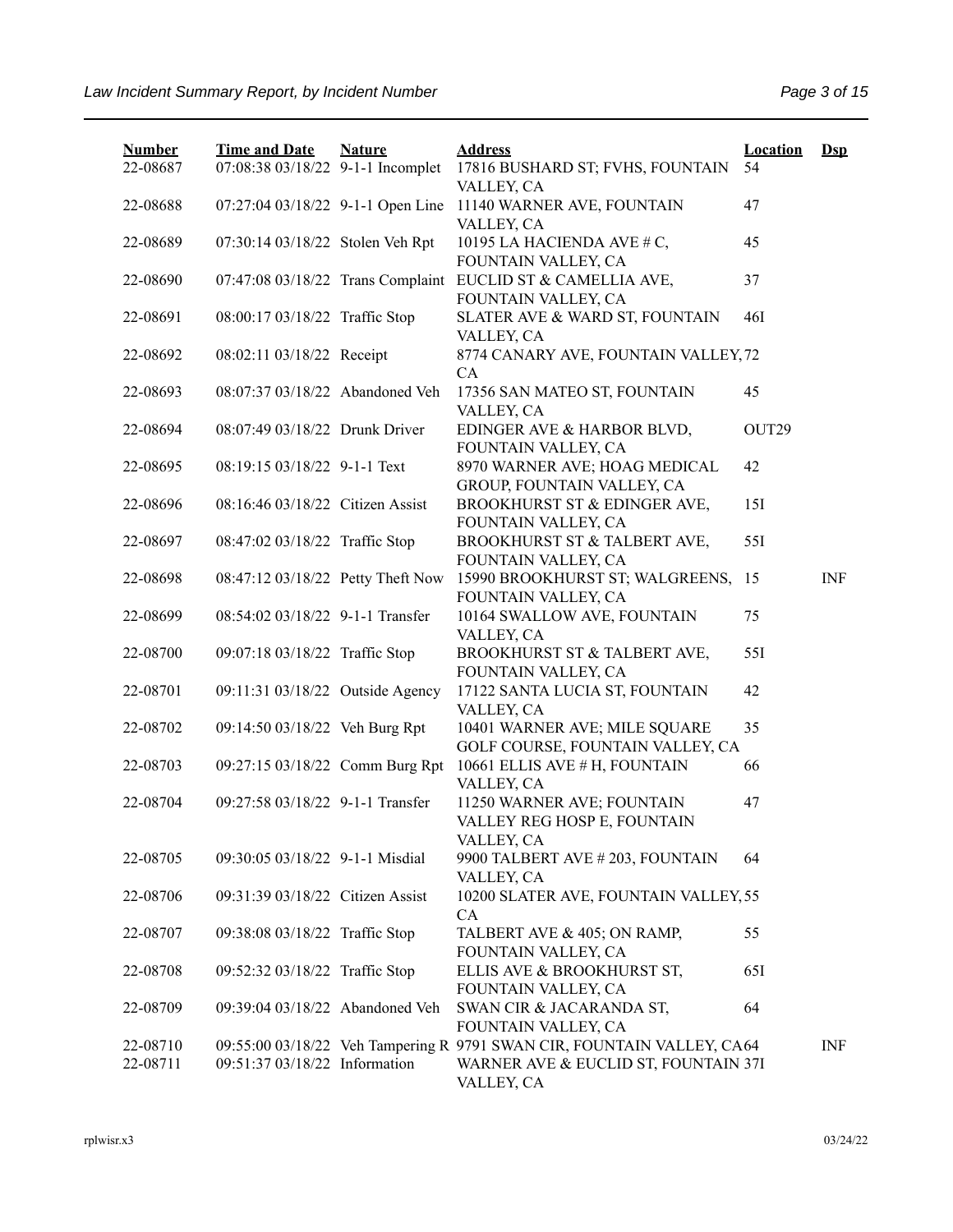| <b>Number</b><br>22-08712 | <b>Time and Date</b>              | <b>Nature</b> | <b>Address</b>                                                                   | <b>Location</b> | $\mathbf{Dsp}$ |
|---------------------------|-----------------------------------|---------------|----------------------------------------------------------------------------------|-----------------|----------------|
|                           | 10:05:18 03/18/22 Non Injury Tc   |               | 10331 CALLE INDEPENDENCIA,<br>FOUNTAIN VALLEY, CA                                | 45              |                |
| 22-08713                  | 10:08:30 03/18/22 Citizen Assist  |               | 10200 SLATER AVE, FOUNTAIN VALLEY, 55<br>CA                                      |                 |                |
| 22-08714                  | 10:20:30 03/18/22 9-1-1 Open Line |               | 11460 WARNER AVE; COASTLINE<br>COMMUNITY COLLEGE, FOUNTAIN<br>VALLEY, CA         | 47              |                |
| 22-08715                  | 10:24:26 03/18/22 Traffic Stop    |               | BROOKHURST ST & TALBERT AVE;<br>S-OF, FOUNTAIN VALLEY, CA                        | 55I             |                |
| 22-08716                  | 10:39:55 03/18/22 Traffic Stop    |               | 17940 BROOKHURST ST; WENDYS,<br>FOUNTAIN VALLEY, CA                              | 55              |                |
| 22-08717                  |                                   |               | 10:44:51 03/18/22 Check Well Bein 17136 MAGNOLIA ST; CVS, FOUNTAIN<br>VALLEY, CA | 43              | PAA            |
| 22-08718                  | 10:54:35 03/18/22 9-1-1 Misdial   |               | 16345 SAN JACINTO ST, FOUNTAIN<br>VALLEY, CA                                     | 28              |                |
| 22-08719                  | 10:58:33 03/18/22 Trans Complaint |               | 11085 WARNER AVE; STATER<br>BROTHERS, FOUNTAIN VALLEY, CA                        | 37              |                |
| 22-08720                  | 11:04:42 03/18/22 Outside Agency  |               | 10052 QUAIL CRT, FOUNTAIN VALLEY,<br>CA                                          | 65              |                |
| 22-08721                  | 11:06:01 03/18/22 Veh Repo        |               | 11135 CONDOR AVE; OFFICE<br>FURNITURE CONCEPTS, FOUNTAIN<br>VALLEY, CA           | 67              |                |
| 22-08722                  | 11:07:37 03/18/22 Fraud Rpt       |               | 11360 WARNER AVE, FOUNTAIN<br>VALLEY, CA                                         | 47              |                |
| 22-08723                  | 11:16:31 03/18/22 Walkaway        |               | 17100 EUCLID ST; FV HOSPITAL,<br>FOUNTAIN VALLEY, CA                             | 47              |                |
| 22-08724                  | 11:24:32 03/18/22 Domestic Disput |               | 11571 ORCHID AVE, FOUNTAIN<br>VALLEY, CA                                         | 28              | <b>INF</b>     |
| 22-08725                  | 11:27:03 03/18/22 Abandoned Veh   |               | 9120 HEIL AVE; FOUNTAIN OF LIFE<br>FELLOWSHIP, FOUNTAIN VALLEY, CA               | 33              |                |
| 22-08726                  |                                   |               | 11:34:24 03/18/22 Check Well Bein 112 OSPREY LN, FOUNTAIN VALLEY,<br>CA          | 63              |                |
| 22-08727                  | 12:01:19 03/18/22 Traffic Stop    |               | , ,                                                                              |                 |                |
| 22-08728                  | 12:01:43 03/18/22 Traffic Stop    |               | BROOKHURST ST & WARNER AVE; N<br>OF, FOUNTAIN VALLEY, CA                         | 35I             |                |
| 22-08729                  | 12:11:27 03/18/22 Follow Up       |               | 17816 BUSHARD ST; FVHS, FOUNTAIN<br>VALLEY, CA                                   | 54              |                |
| 22-08730                  | 12:12:10 03/18/22 Domestic Disput |               | 9700 POPPY CIR, FOUNTAIN VALLEY,<br>CA                                           | 24              | PAA            |
| 22-08731                  | 12:21:00 03/18/22 Traffic Stop    |               | WARNER AVE & SAN MATEO ST,<br>FOUNTAIN VALLEY, CA                                | 45              |                |
| 22-08732                  | 12:24:42 03/18/22 9-1-1 Open Line |               | X:-117.947705, Y:33.736948,,                                                     |                 |                |
| 22-08733                  | 12:50:21 03/18/22 Trans Complaint |               | 11085 WARNER AVE; STATER<br>BROTHERS, FOUNTAIN VALLEY, CA                        | 37              |                |
| 22-08734                  | 13:02:21 03/18/22 Ped Check       |               | 11045 WARNER AVE; WABA GRILL,<br>FOUNTAIN VALLEY, CA                             | 37              |                |
| 22-08735                  | 13:20:35 03/18/22 9-1-1 Transfer  |               | 11582 HEIL AVE, FOUNTAIN VALLEY,<br>CA                                           | 38              |                |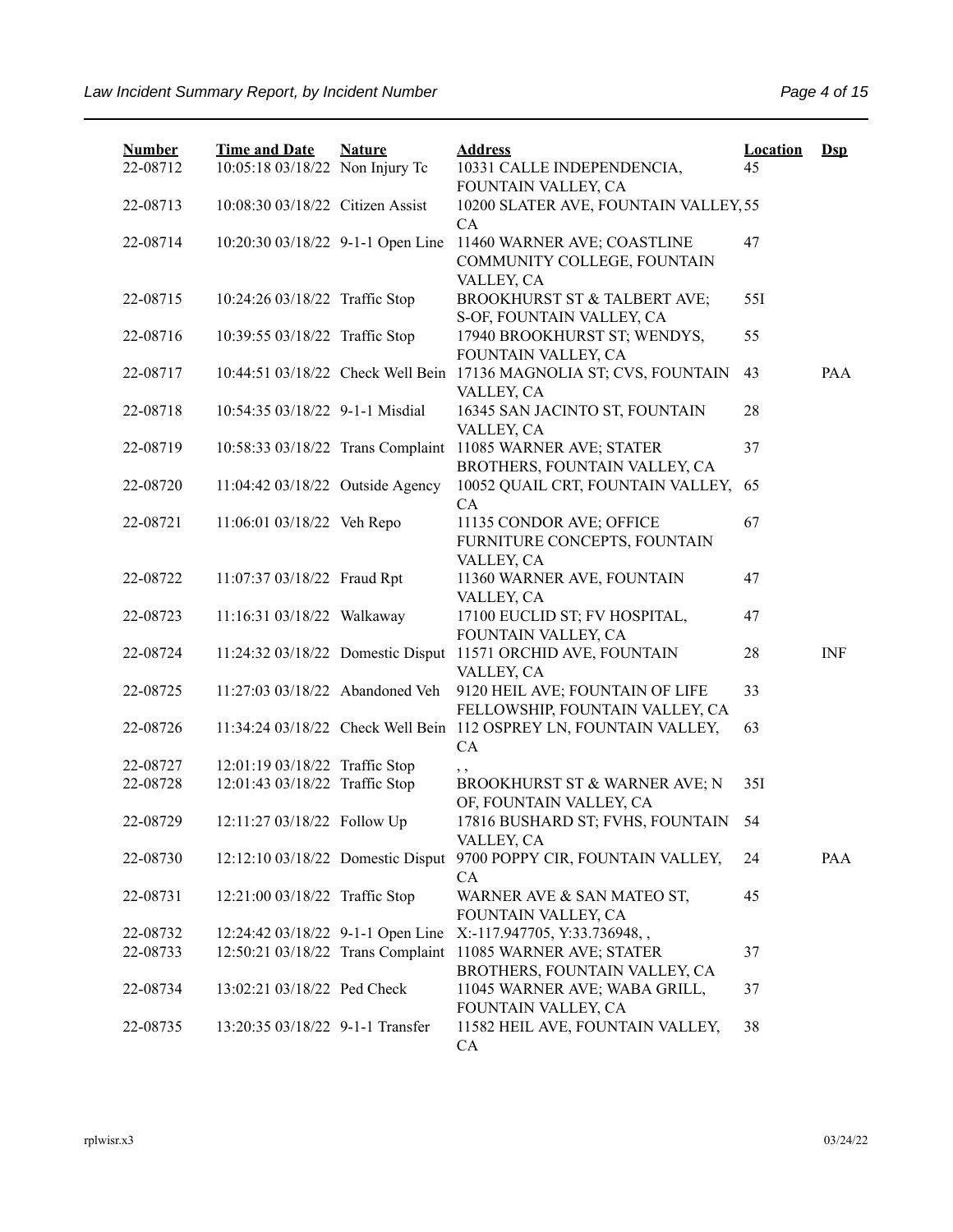| <b>Number</b><br>22-08736 | <b>Time and Date</b><br>13:23:53 03/18/22 9-1-1 Transfer | <b>Nature</b> | <b>Address</b><br>18111 BROOKHURST ST; MEMORIAL<br>CARE ORANGE COAST MEDICAL CENT,       | <b>Location</b><br>64 | $\mathbf{Dsp}$ |
|---------------------------|----------------------------------------------------------|---------------|------------------------------------------------------------------------------------------|-----------------------|----------------|
| 22-08737                  | 13:26:38 03/18/22 Direct Pat/Traf                        |               | FOUNTAIN VALLEY, CA<br>WARNER AVE & EUCLID ST, FOUNTAIN 37I<br>VALLEY, CA                |                       |                |
|                           |                                                          |               |                                                                                          |                       |                |
| 22-08739                  |                                                          |               | 13:30:17 03/18/22 Check Well Bein EUCLID ST & WARNER AVE, FOUNTAIN 37I<br>VALLEY, CA     |                       |                |
| 22-08740                  | 13:36:56 03/18/22 Traffic Stop                           |               | 18122 BROOKHURST ST # 2; DUNKIN<br>DONUTS, FOUNTAIN VALLEY, CA                           | 65                    |                |
| 22-08741                  | 13:45:27 03/18/22 Traffic Stop                           |               | EUCLID ST & SLATER AVE, FOUNTAIN<br>VALLEY, CA                                           | 47I                   |                |
| 22-08742                  | 13:48:47 03/18/22 Traffic Stop                           |               | BROOKHURST ST & TALBERT AVE,<br>FOUNTAIN VALLEY, CA                                      | 551                   |                |
| 22-08743                  | 13:51:42 03/18/22 Trans Complaint                        |               | 10150 WARNER AVE # A; ON THE WAY<br>LIQUOR, FOUNTAIN VALLEY, CA                          | 45                    |                |
| 22-08744                  | 13:49:23 03/18/22 Abandoned Veh                          |               | JACARANDA ST & TOUCAN AVE,<br>FOUNTAIN VALLEY, CA                                        | 64                    |                |
| 22-08745                  | 13:57:50 03/18/22 Citizen Assist                         |               | 16600 HARBOR BLVD, FOUNTAIN<br>VALLEY, CA                                                | 39                    |                |
| 22-08746                  |                                                          |               | 14:22:57 03/18/22 Non Inj-H&R Rpt 17860 NEWHOPE ST # 101; SUBWAY,<br>FOUNTAIN VALLEY, CA | 57                    |                |
| 22-08747                  | 14:29:06 03/18/22 Non Inj H&R                            |               | BROOKHURST ST & ELLIS AVE,<br>FOUNTAIN VALLEY, CA                                        | 65I                   |                |
| 22-08748                  | 14:36:39 03/18/22 Non Injury Tc                          |               | BROOKHURST ST & SLATER AVE,<br>FOUNTAIN VALLEY, CA                                       | 45I                   |                |
| 22-08749                  | 14:43:50 03/18/22 Grand Theft Rpt                        |               | 16274 MT ACKERMAN CIR, FOUNTAIN<br>VALLEY, CA                                            | 28                    |                |
| 22-08750                  | 14:44:47 03/18/22 9-1-1 Misdial                          |               | 16357 SAN JACINTO ST, FOUNTAIN<br>VALLEY, CA                                             | 28                    |                |
| 22-08751                  | 14:50:57 03/18/22 Dist Of Peac                           |               | 17904 MAGNOLIA ST; RITE AID,<br>FOUNTAIN VALLEY, CA                                      | 53                    |                |
| 22-08752                  | 15:03:20 03/18/22 Property Rpt                           |               | ADOBE RIVER AVE & SHENANDOAH<br>ST, FOUNTAIN VALLEY, CA                                  | 65                    |                |
| 22-08753                  | 15:09:41 03/18/22 9-1-1 Misdial                          |               | 18111 BROOKHURST ST; MEMORIAL<br>CARE ORANGE COAST MEDICAL CENT,<br>FOUNTAIN VALLEY, CA  | 64                    |                |
| 22-08754                  | 15:16:15 03/18/22 Traffic Stop                           |               | BROOKHURST ST & WARNER AVE;<br>E-OF, FOUNTAIN VALLEY, CA                                 | 35I                   |                |
| 22-08755                  | 15:27:57 03/18/22 Traffic Hazard                         |               | WARD ST & EDINGER AVE, FOUNTAIN<br>VALLEY, CA                                            | 16I                   |                |
| 22-08756                  | 15:36:45 03/18/22 9-1-1 Misdial                          |               | 18035 BROOKHURST ST, FOUNTAIN<br>VALLEY, CA                                              | 64                    |                |
| 22-08757                  | 15:54:47 03/18/22 Direct Pat/Traf                        |               | BROOKHURST ST & HEIL AVE,<br>FOUNTAIN VALLEY, CA                                         | 25I                   |                |
| 22-08758                  | 16:01:30 03/18/22 Traffic Stop                           |               | BROOKHURST ST & EDINGER AVE,<br>FOUNTAIN VALLEY, CA                                      | 15I                   |                |
| 22-08759                  | 16:04:51 03/18/22 Non Inj H&R                            |               | MAGNOLIA ST & ELLIS AVE,<br>FOUNTAIN VALLEY, CA                                          | 63I                   |                |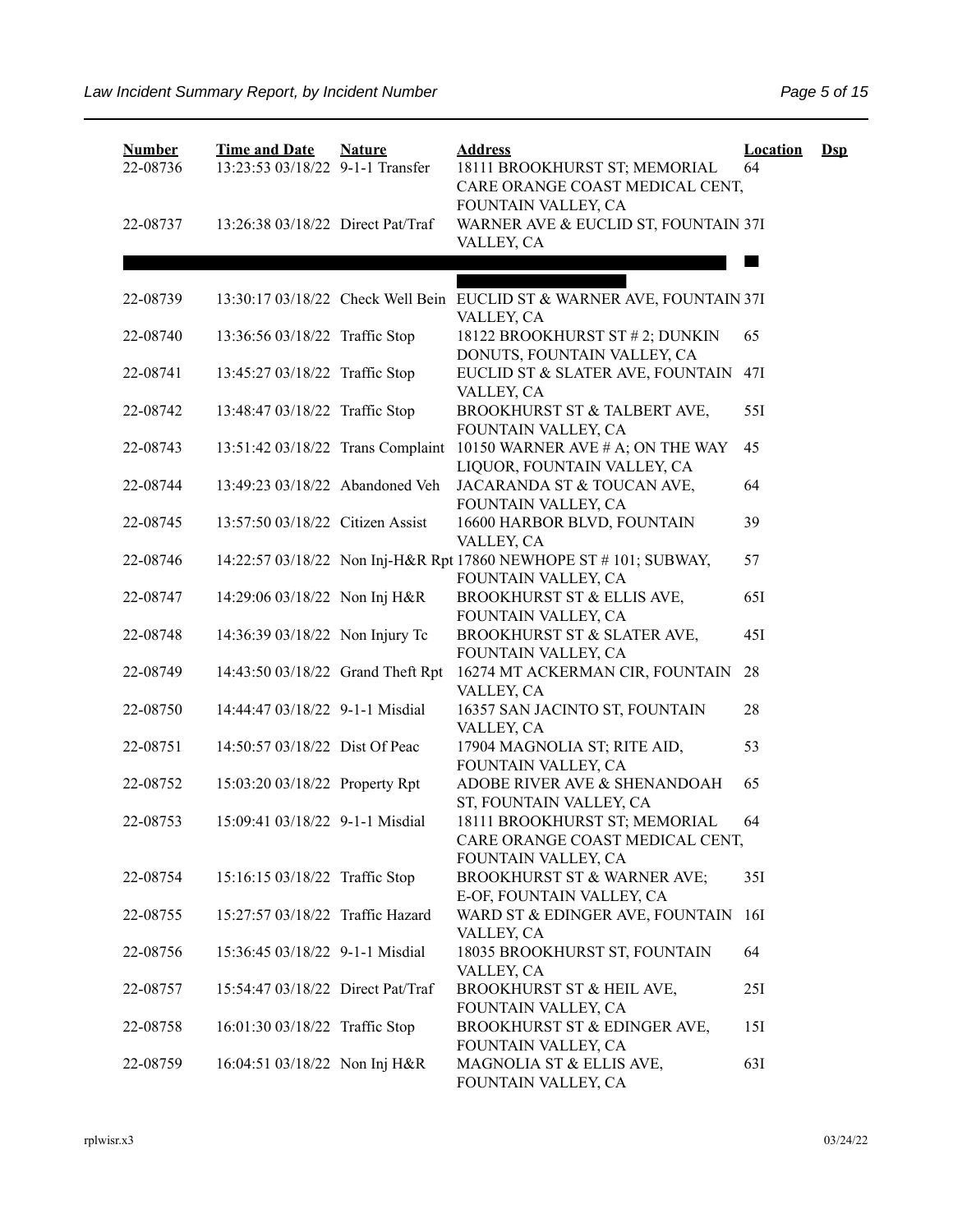| <b>Number</b><br>22-08760 | <b>Time and Date</b><br>16:17:22 03/18/22 Traffic Stop | <b>Nature</b> | <b>Address</b><br>THISTLE AVE & BROOKHURST ST,                                         | <b>Location</b><br>24 | $\mathbf{Dsp}$ |
|---------------------------|--------------------------------------------------------|---------------|----------------------------------------------------------------------------------------|-----------------------|----------------|
| 22-08761                  | 16:20:01 03/18/22 Domestic Disput                      |               | FOUNTAIN VALLEY, CA<br>10286 LA HACIENDA AVE # E2,                                     | 45                    |                |
| 22-08762                  | 16:21:35 03/18/22 9-1-1 Text                           |               | FOUNTAIN VALLEY, CA<br>9386 GARDENIA AVE, FOUNTAIN                                     | 33                    |                |
| 22-08763                  | 16:33:13 03/18/22 Civil Issue                          |               | VALLEY, CA<br>10035 ELLIS AVE; FV CARWASH,<br>FOUNTAIN VALLEY, CA                      | 65                    |                |
| 22-08764                  | 16:36:54 03/18/22 Petty Theft Rpt                      |               | 8918 EL CAPITAN AVE, FOUNTAIN<br>VALLEY, CA                                            | 52                    |                |
| 22-08765                  | 16:47:05 03/18/22 Follow Up                            |               | 10200 SLATER AVE, FOUNTAIN VALLEY, 55<br>CA                                            |                       |                |
| 22-08766                  | 17:02:51 03/18/22 9-1-1 Transfer                       |               | 9094 LA CRESCENTA AVE, FOUNTAIN<br>VALLEY, CA                                          | 53                    |                |
| 22-08767                  | 17:05:13 03/18/22 Traffic Hazard                       |               | BUSHARD ST & WARNER AVE,<br>FOUNTAIN VALLEY, CA                                        | 34I                   |                |
| 22-08768                  | 17:20:06 03/18/22 Non Injury Tc                        |               | 9630 EL REY AVE, FOUNTAIN VALLEY,<br>CA                                                | 44                    |                |
| 22-08769                  | 17:30:42 03/18/22 Non Injury Tc                        |               | MAGNOLIA ST & SLATER AVE,<br>FOUNTAIN VALLEY, CA                                       | 43I                   |                |
| 22-08770                  | 17:39:32 03/18/22 Foot Patrol                          |               | 16800 MAGNOLIA ST; BOOMERS,<br>FOUNTAIN VALLEY, CA                                     | 33                    |                |
| 22-08771                  | 17:47:27 03/18/22 Trans Complaint                      |               | BROOKHURST ST & TALBERT AVE,<br>FOUNTAIN VALLEY, CA                                    | 551                   |                |
| 22-08772                  | 18:04:04 03/18/22 Fraud Rpt                            |               | 11300 WARNER AVE # D309, FOUNTAIN 47<br>VALLEY, CA                                     |                       |                |
| 22-08773                  | 18:09:37 03/18/22 9-1-1 Open Line                      |               | 1000 S KAREN AVE, SANTA ANA, CA                                                        | OUT17                 |                |
| 22-08774                  | 18:16:01 03/18/22 Traffic Stop                         |               | SLATER AVE & BRIARWOOD ST,<br>FOUNTAIN VALLEY, CA                                      | 53                    |                |
| 22-08775                  | 18:20:22 03/18/22 Illegal Solicit                      |               | 11085 WARNER AVE; STATER<br>BROTHERS, FOUNTAIN VALLEY, CA                              | 37                    |                |
| 22-08776                  | 18:37:14 03/18/22 Other Type Call                      |               | 17816 BUSHARD ST; FVHS, FOUNTAIN<br>VALLEY, CA                                         | 54                    |                |
| 22-08777                  |                                                        |               | 18:45:40 03/18/22 Check Well Bein 16230 HARBOR BLVD; MOBIL GAS,<br>FOUNTAIN VALLEY, CA | 29                    |                |
| 22-08778                  |                                                        |               | 18:48:09 03/18/22 9-1-1 Abandoned 203 ROADRUNNER LN, FOUNTAIN<br>VALLEY, CA            | 63                    |                |
| 22-08779                  | 18:59:58 03/18/22 Traffic Stop                         |               | EDINGER AVE & BROOKHURST ST; W<br>OF, FOUNTAIN VALLEY, CA                              | 15I                   |                |
| 22-08780                  | 19:22:32 03/18/22 Fvmc Violation                       |               | 16400 BROOKHURST ST; FV REC<br>CENTER, FOUNTAIN VALLEY, CA                             | 25                    |                |
| 22-08781                  | 19:39:00 03/18/22 Traffic Stop                         |               | HARBOR / WARNER; S OF, SANTA ANA, 48<br>CA                                             |                       |                |
| 22-08782                  | 19:51:05 03/18/22 Traffic Stop                         |               | 11085 WARNER AVE; STATER<br>BROTHERS, FOUNTAIN VALLEY, CA                              | 37                    |                |
| 22-08783                  | 19:51:39 03/18/22 Traffic Stop                         |               | GAR / VALLEY,,                                                                         |                       |                |
| 22-08784                  | 19:51:16 03/18/22 Non Injury Tc                        |               | ELDER ST & SLATER AVE, FOUNTAIN<br>VALLEY, CA                                          | 53                    |                |
| 22-08785                  | 19:51:57 03/18/22 Dist Of Peac                         |               | EUCLID ST & EDINGER AVE, FOUNTAIN17I<br>VALLEY, CA                                     |                       | INF            |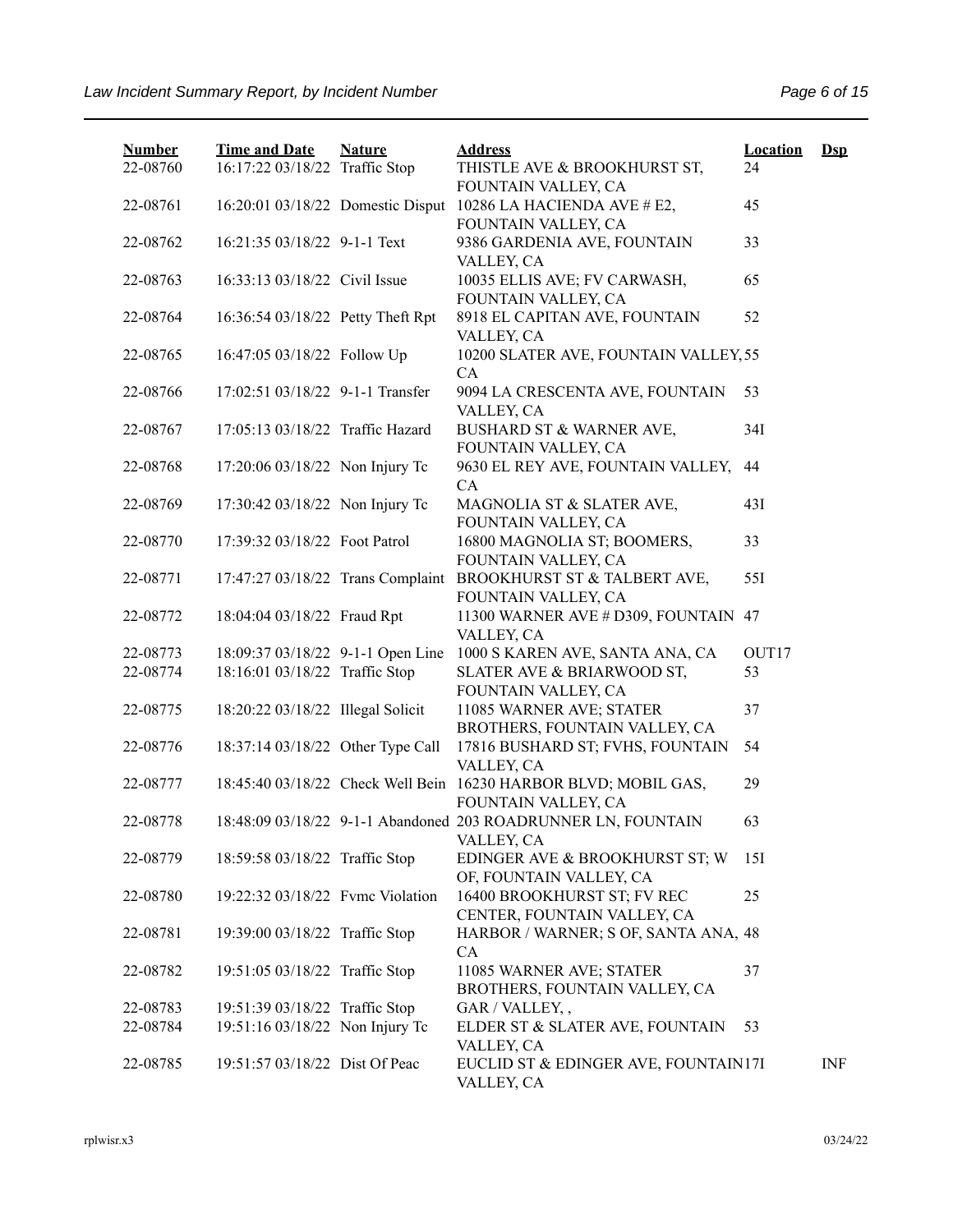| <b>Number</b><br>22-08786 | <b>Time and Date</b><br>20:01:36 03/18/22 9-1-1 Transfer | <b>Nature</b> | <b>Address</b><br>16583 MARKHAM ST, FOUNTAIN<br>VALLEY, CA                                       | <b>Location</b><br>38 | $\mathbf{Dsp}$ |
|---------------------------|----------------------------------------------------------|---------------|--------------------------------------------------------------------------------------------------|-----------------------|----------------|
| 22-08787                  | 20:10:15 03/18/22 Susp Subj                              |               | 18375 EUCLID ST; GREEN ROOM,<br>FOUNTAIN VALLEY, CA                                              | 66                    | <b>ACT</b>     |
| 22-08788                  | 20:43:21 03/18/22 Petty Theft Rpt                        |               | HARBOR BLVD & HEIL AVE;7-11,<br>FOUNTAIN VALLEY, CA                                              | 29I                   |                |
| 22-08789                  | 20:41:49 03/18/22 Illegal Parking                        |               | 17333 BROOKHURST ST # B3,<br>FOUNTAIN VALLEY, CA                                                 | 44                    |                |
| 22-08790                  | 20:56:30 03/18/22 Outside Agency                         |               | 9474 JASMINE CIR, FOUNTAIN VALLEY, 23<br>CA                                                      |                       | INF            |
| 22-08791                  | 21:08:08 03/18/22 Traffic Stop                           |               | HARBOR BLVD & EDINGER AVE,<br>FOUNTAIN VALLEY, CA                                                | 29                    |                |
|                           |                                                          |               |                                                                                                  |                       |                |
| 22-08793                  | 21:14:35 03/18/22 Trf Acc/Unk Inj                        |               | MAGNOLIA ST & SLATER AVE,                                                                        | 43I                   |                |
| 22-08794                  | 21:30:17 03/18/22 Dist Of Peac                           |               | FOUNTAIN VALLEY, CA<br>9105 RECREATION CIR; FV SKATING<br>CENTER, FOUNTAIN VALLEY, CA            | 33                    |                |
| 22-08795                  | 22:00:48 03/18/22 9-1-1 Transfer                         |               | 18300 SANTA BELINDA CIR, FOUNTAIN 62<br>VALLEY, CA                                               |                       |                |
| 22-08796                  | 22:16:03 03/18/22 Outside Agency                         |               | 8896 WARNER AVE; THE BOARDROOM 42<br>OC, FOUNTAIN VALLEY, CA                                     |                       |                |
| 22-08797                  | 22:16:21 03/18/22 Attempt Suicide                        |               | TURQUOISE CRT & MT PICO CRT,<br>FOUNTAIN VALLEY, CA                                              | 28                    |                |
| 22-08798                  | 22:24:52 03/18/22 Non Injury Tc                          |               | MAGNOLIA ST & SLATER AVE,<br>FOUNTAIN VALLEY, CA                                                 | 43I                   |                |
| 22-08799                  |                                                          |               | 22:26:18 03/18/22 Brandishing Wpn 9105 RECREATION CIR; FV SKATING<br>CENTER, FOUNTAIN VALLEY, CA | 33                    |                |
| 22-08800                  | 22:34:03 03/18/22 9-1-1 Transfer                         |               | 16201 HARBOR BLVD # A; WALGREENS, 28<br>FOUNTAIN VALLEY, CA                                      |                       |                |
| 22-08801                  | 22:45:05 03/18/22 Outside Agency                         |               | 16201 HARBOR BLVD # A; WALGREENS, 28<br>FOUNTAIN VALLEY, CA                                      |                       |                |
| 22-08802                  | 23:02:19 03/18/22 Dist Of Peac                           |               | 11701 EDINGER AVE; GOLDEN BOTTLE 28<br>LIQUOR, FOUNTAIN VALLEY, CA                               |                       | PAA            |
| 22-08803                  | 23:24:44 03/18/22 Reckless Veh                           |               | MAGNOLIA ST & TALBERT AVE,<br>FOUNTAIN VALLEY, CA                                                | 53I                   |                |
| 22-08804                  | 23:40:38 03/18/22 Ped Check                              |               | EDINGER AVE & RICHARDSON ST,<br>FOUNTAIN VALLEY, CA                                              | 28                    |                |
| 22-08805<br>22-08806      | 00:04:02 03/19/22 Reckless Veh                           |               | 23:54:55 03/18/22 9-1-1 Abandoned 5111 EDINGER AVE,,<br>8778 EL LAGO AVE; FULTON SCHOOL,         | 52                    |                |
| 22-08807                  | 00:53:59 03/19/22 Road Rage                              |               | FOUNTAIN VALLEY, CA<br>ELLIS AVE & MAGNOLIA ST,<br>FOUNTAIN VALLEY, CA                           | 63I                   |                |
| 22-08808                  | 01:52:41 03/19/22 Priv Prop Imp                          |               | 9580 EL REY AVE; CORTE BELLA APTS, 44<br>FOUNTAIN VALLEY, CA                                     |                       |                |
| 22-08809                  | 02:36:51 03/19/22 Direct Pat/Traf                        |               | 16801 EUCLID ST; MILE SQUARE PARK, 36<br>ORANGE, CA                                              |                       |                |
| 22-08810                  | 02:48:39 03/19/22 Direct Pat/Traf                        |               | 16801 EUCLID ST; MILE SQUARE PARK, 36<br>ORANGE, CA                                              |                       |                |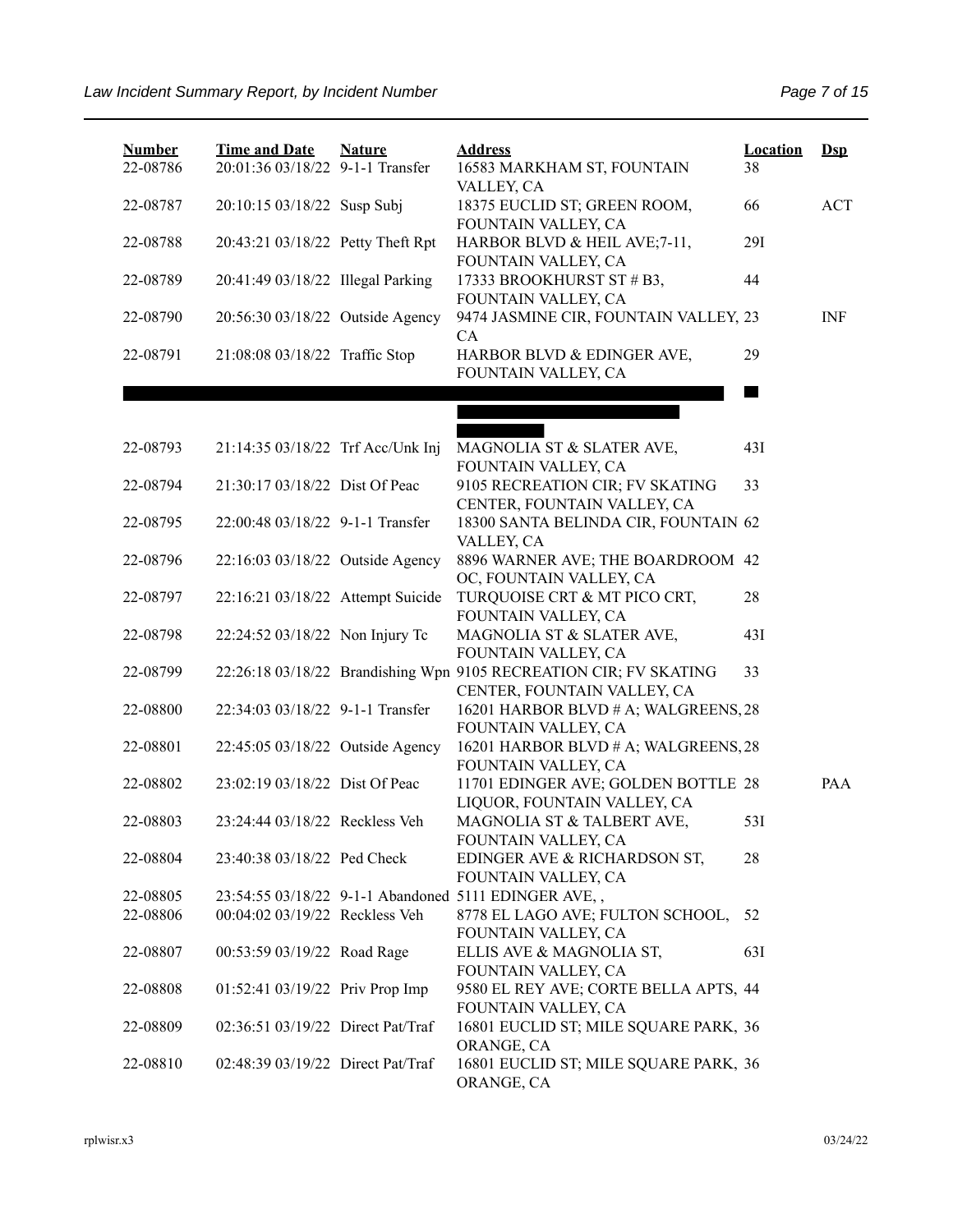| <b>Number</b><br>22-08811 | <b>Time and Date</b><br>03:08:43 03/19/22 Vehicle Check | <b>Nature</b> | <b>Address</b><br>16400 BROOKHURST ST; FV REC                                                                               | <b>Location</b><br>25 | $Ds$       |
|---------------------------|---------------------------------------------------------|---------------|-----------------------------------------------------------------------------------------------------------------------------|-----------------------|------------|
| 22-08812                  |                                                         |               | CENTER, FOUNTAIN VALLEY, CA<br>03:16:01 03/19/22 Occupied Veh Ch 16400 BROOKHURST ST; FV REC<br>CENTER, FOUNTAIN VALLEY, CA | 25                    |            |
| 22-08813                  | 03:17:37 03/19/22 Vehicle Check                         |               | 16400 BROOKHURST ST; FV REC<br>CENTER; SNACK SHACK, FOUNTAIN<br>VALLEY, CA                                                  | 25                    |            |
| 22-08814                  | 03:56:17 03/19/22 Vehicle Check                         |               | HEIL AVE & TERREL ST, FOUNTAIN<br>VALLEY, CA                                                                                | 38                    |            |
| 22-08815                  |                                                         |               | 04:31:22 03/19/22 Trans Complaint 10950 WARNER AVE; 7 ELEVEN,<br>FOUNTAIN VALLEY, CA                                        | 46                    |            |
| 22-08816                  |                                                         |               | 04:38:20 03/19/22 Check Well Bein 8913 LA DONA CRT, FOUNTAIN<br>VALLEY, CA                                                  | 42                    |            |
| 22-08817                  | 06:13:48 03/19/22 Trf Acc/Unk Inj                       |               | STONECRESS AVE & EUCLID ST,<br>FOUNTAIN VALLEY, CA                                                                          | 37                    |            |
| 22-08818                  | 06:51:57 03/19/22 Jail Check                            |               | 10200 SLATER AVE, FOUNTAIN VALLEY, 55<br>CA                                                                                 |                       |            |
| 22-08819                  |                                                         |               | 07:36:04 03/19/22 Check Well Bein 17804 SAN MINISO CIR, FOUNTAIN<br>VALLEY, CA                                              | 56                    | <b>UNF</b> |
| 22-08820                  | 07:43:18 03/19/22 Public Works                          |               | 16400 BROOKHURST ST; FV REC<br>CENTER, FOUNTAIN VALLEY, CA                                                                  | 25                    |            |
| 22-08821                  | 07:52:50 03/19/22 Patrol Check                          |               | MAGNOLIA ST & WARNER AVE,<br>FOUNTAIN VALLEY, CA                                                                            | 33I                   |            |
| 22-08822                  | 08:17:53 03/19/22 9-1-1 Open Line                       |               | 11140 WARNER AVE, FOUNTAIN<br>VALLEY, CA                                                                                    | 47                    |            |
| 22-08823                  | 08:30:15 03/19/22 Traffic Stop                          |               | EUCLID ST & SLATER AVE, FOUNTAIN<br>VALLEY, CA                                                                              | 47I                   |            |
| 22-08824                  | 08:35:01 03/19/22 Vandalism Rpt                         |               | 16400 BROOKHURST ST; FV REC<br>CENTER, FOUNTAIN VALLEY, CA                                                                  | 25                    | <b>INA</b> |
| 22-08825                  | 08:45:51 03/19/22 Citizen Assist                        |               | WARD ST & SLATER AVE, FOUNTAIN<br>VALLEY, CA                                                                                | <b>46I</b>            |            |
| 22-08826                  |                                                         |               | 08:45:19 03/19/22 Trans Complaint 10950 WARNER AVE; 7 ELEVEN,<br>FOUNTAIN VALLEY, CA                                        | 46                    |            |
| 22-08827                  | 09:13:04 03/19/22 Petty Theft Rpt                       |               | 8539 ROCKFISH CIR, FOUNTAIN<br>VALLEY, CA                                                                                   | 52                    | <b>INF</b> |
| 22-08828                  | 09:25:15 03/19/22 Stolen Veh Rpt                        |               | 10664 MORNING GLORY AVE,<br>FOUNTAIN VALLEY, CA                                                                             | 16                    |            |
| 22-08829                  | 09:55:12 03/19/22 9-1-1 Transfer                        |               | 19001 BROOKHURST ST, HUNTINGTN<br>BCH, CA                                                                                   | OUT74                 |            |
| 22-08830                  | 10:00:17 03/19/22 Public Works                          |               | 16400 BROOKHURST ST; FV REC<br>CENTER, FOUNTAIN VALLEY, CA                                                                  | 25                    |            |
| 22-08831                  | 10:05:17 03/19/22 9-1-1 Transfer                        |               | ELLIS AVE & NEWLAND ST, FOUNTAIN 62I<br>VALLEY, CA                                                                          |                       |            |
| 22-08832                  | 10:31:19 03/19/22 9-1-1 Incomplet                       |               | 10410 EDINGER AVE, FOUNTAIN<br>VALLEY, CA                                                                                   | 25                    |            |
| 22-08833                  | 10:45:05 03/19/22 Drunk Driver                          |               | NEWLAND ST & SLATER AVE,<br>FOUNTAIN VALLEY, CA                                                                             | 42I                   |            |
| 22-08834                  | 10:42:54 03/19/22 Comm Burg Rpt                         |               | 16142 HARBOR BLVD, FOUNTAIN<br>VALLEY, CA                                                                                   | 29                    |            |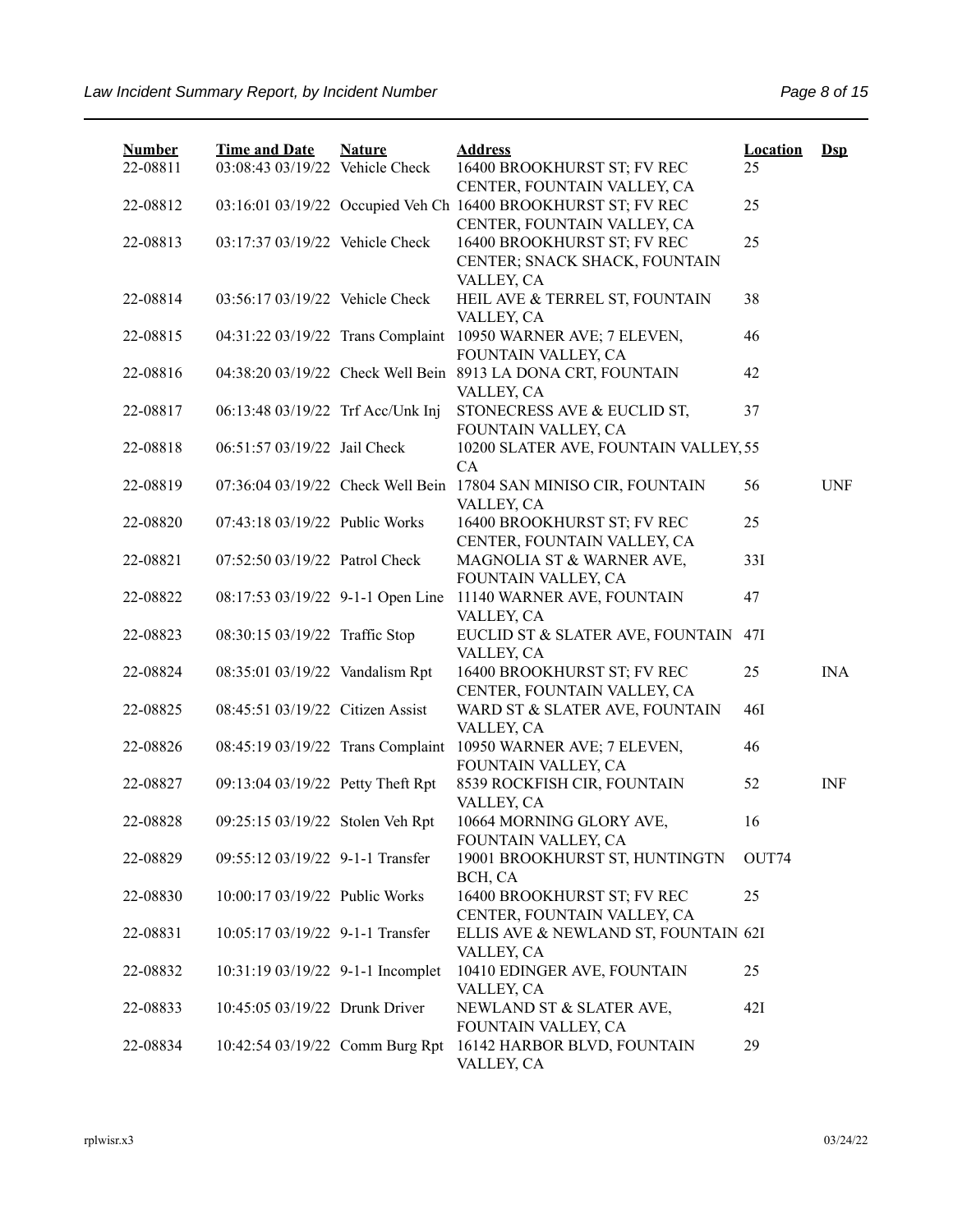| <b>Number</b><br>22-08835 | <b>Time and Date</b><br>10:54:12 03/19/22 9-1-1 Transfer | <b>Nature</b> | <b>Address</b><br>HARBOR BLVD & EDINGER AVE,                           | <b>Location</b><br>OUT29 | $\mathbf{Dsp}$ |
|---------------------------|----------------------------------------------------------|---------------|------------------------------------------------------------------------|--------------------------|----------------|
|                           |                                                          |               | FOUNTAIN VALLEY, CA                                                    |                          |                |
| 22-08836                  | 11:08:28 03/19/22 9-1-1 Open Line                        |               | 11180 WARNER AVE; METHUSELAH                                           | 47                       |                |
|                           |                                                          |               | FLIES LLC, FOUNTAIN VALLEY, CA                                         |                          |                |
| 22-08837                  | 11:10:44 03/19/22 Direct Pat/Traf                        |               | BROOKHURST ST & ELLIS AVE,                                             | 65I                      |                |
|                           |                                                          |               | FOUNTAIN VALLEY, CA                                                    |                          |                |
| 22-08838                  | 11:15:58 03/19/22 Susp Subj                              |               | 11135 CONDOR AVE; OFFICE                                               | 67                       |                |
|                           |                                                          |               | FURNITURE CONCEPTS, FOUNTAIN                                           |                          |                |
|                           |                                                          |               | VALLEY, CA                                                             |                          |                |
| 22-08839                  | 11:18:41 03/19/22 Traffic Stop                           |               | <b>BROOKHURST ST &amp; ADOBE RIVER</b>                                 | 65                       |                |
|                           |                                                          |               | AVE, FOUNTAIN VALLEY, CA                                               |                          |                |
| 22-08840                  | 11:19:07 03/19/22 9-1-1 Open Line                        |               | 17850 NEWHOPE ST, FOUNTAIN                                             | 57                       |                |
|                           |                                                          |               | VALLEY, CA                                                             |                          |                |
| 22-08841                  | 11:34:32 03/19/22 Trans Complaint                        |               | EUCLID ST & WARNER AVE, FOUNTAIN 37I                                   |                          |                |
|                           |                                                          |               | VALLEY, CA                                                             |                          |                |
| 22-08842                  | 11:43:08 03/19/22 Citizen Assist                         |               | TALBERT AVE & NEWHOPE ST,                                              | 67                       |                |
|                           |                                                          |               | FOUNTAIN VALLEY, CA                                                    |                          |                |
| 22-08843                  | 11:49:54 03/19/22 Vehicle Check                          |               | 17550 BROOKHURST ST; AYRES HOTEL 55                                    |                          |                |
|                           |                                                          |               | FOUNTAIN VALLEY, FOUNTAIN                                              |                          |                |
|                           |                                                          |               | VALLEY, CA                                                             |                          |                |
| 22-08844                  | 11:57:34 03/19/22 Trans Complaint                        |               | SLATER AVE & OAK ST, FOUNTAIN                                          | 43                       |                |
|                           |                                                          |               | VALLEY, CA                                                             |                          |                |
| 22-08845                  | 12:05:06 03/19/22 Traffic Stop                           |               | WARNER / MAG,,                                                         |                          |                |
| 22-08846                  | 12:05:13 03/19/22 Traffic Stop                           |               | WARNER AVE & MAGNOLIA ST,                                              | 33I                      |                |
|                           |                                                          |               | FOUNTAIN VALLEY, CA                                                    |                          |                |
| 22-08847                  | 12:05:29 03/19/22 Abandoned Veh                          |               | 17387 WINEMAST ST, FOUNTAIN                                            | 44                       |                |
|                           |                                                          |               | VALLEY, CA                                                             |                          |                |
| 22-08848                  | 12:08:48 03/19/22 Ped Check                              |               | 17030 MAGNOLIA ST; WINCHELLS                                           | 43                       |                |
|                           |                                                          |               | DONUTS, FOUNTAIN VALLEY, CA                                            |                          |                |
| 22-08849                  |                                                          |               | 12:13:00 03/19/22 9-1-1 Abandoned 17557 MEAD ST, FOUNTAIN VALLEY, CA56 |                          |                |
| 22-08850                  | 12:18:25 03/19/22 Alarm Activatio                        |               | 9642 SORREL ST, FOUNTAIN VALLEY,                                       | 24                       | <b>UNF</b>     |
|                           | 12:25:07 03/19/22 Patrol Check                           |               | CA<br>16400 BROOKHURST ST; FV REC                                      |                          |                |
| 22-08851                  |                                                          |               | CENTER, FOUNTAIN VALLEY, CA                                            | 25                       |                |
| 22-08852                  |                                                          |               | 16061 BROOKHURST ST; ALBERTSONS, 24                                    |                          |                |
|                           | 12:30:53 03/19/22 Traffic Stop                           |               | FOUNTAIN VALLEY, CA                                                    |                          |                |
| 22-08853                  | 12:32:57 03/19/22 Dist Of Peac                           |               | 17431 BROOKHURST ST, FOUNTAIN                                          | 44                       |                |
|                           |                                                          |               | VALLEY, CA                                                             |                          |                |
| 22-08854                  | 12:29:23 03/19/22 Susp Subj                              |               | 8778 EL LAGO AVE; FULTON SCHOOL,                                       | 52                       |                |
|                           |                                                          |               | FOUNTAIN VALLEY, CA                                                    |                          |                |
| 22-08855                  | 12:36:47 03/19/22 Dog Issue                              |               | 16400 BROOKHURST ST; FV REC                                            | 25                       |                |
|                           |                                                          |               | CENTER, FOUNTAIN VALLEY, CA                                            |                          |                |
| 22-08856                  | 13:01:38 03/19/22 9-1-1 Transfer                         |               | 10035 ELLIS AVE, FOUNTAIN VALLEY,                                      | 65                       |                |
|                           |                                                          |               | CA                                                                     |                          |                |
| 22-08857                  | 13:06:33 03/19/22 Traffic Stop                           |               | BROOKHURST ST & HEIL AVE; S OF,                                        | 25I                      |                |
|                           |                                                          |               | FOUNTAIN VALLEY, CA                                                    |                          |                |
| 22-08858                  | 13:42:27 03/19/22 Traffic Stop                           |               | 10244 WARNER AVE; CRYSTAL SPRINGS45                                    |                          |                |
|                           |                                                          |               | APTS; SECTOR ONE, FOUNTAIN                                             |                          |                |
|                           |                                                          |               | VALLEY, CA                                                             |                          |                |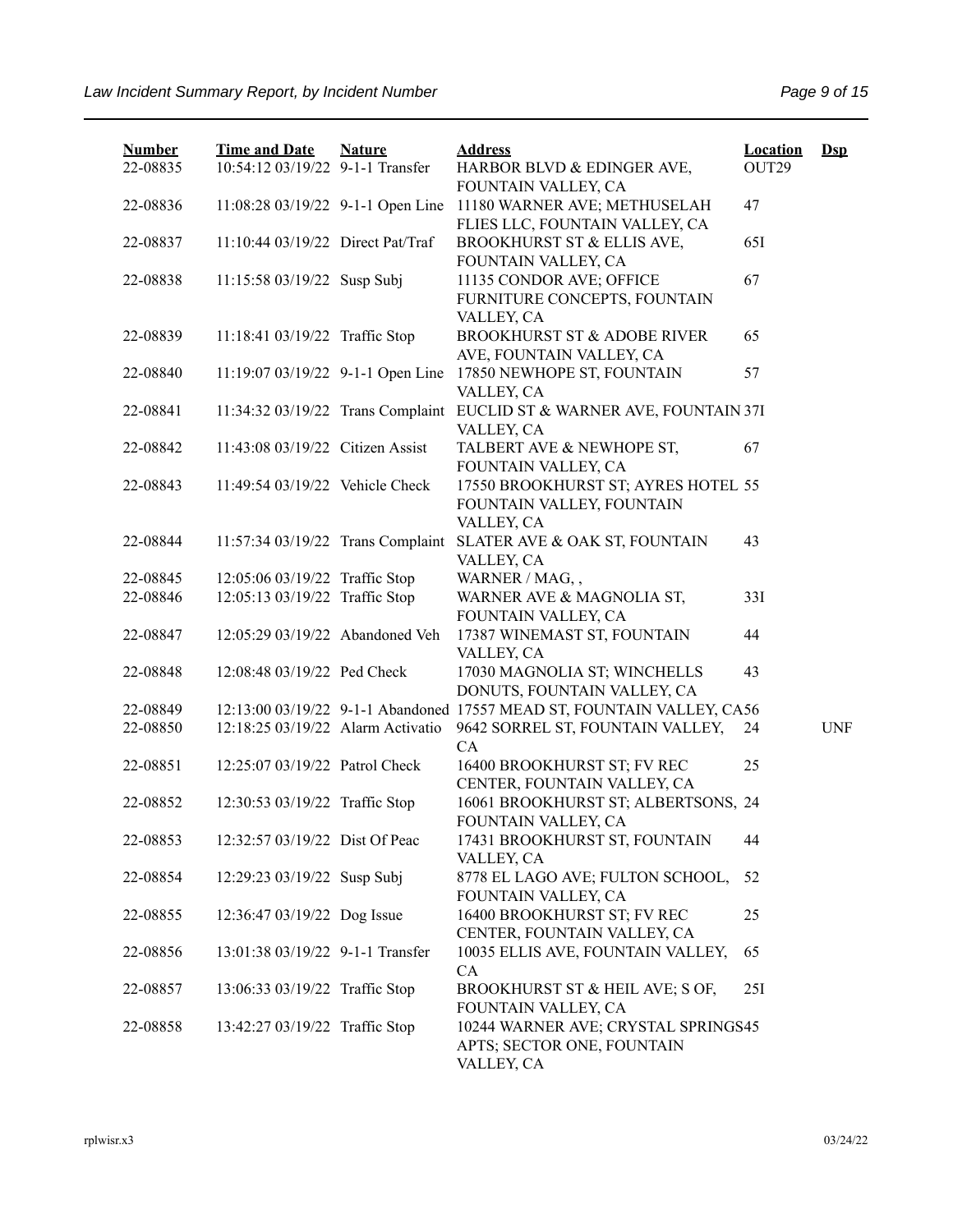| <b>Number</b><br>22-08859 | <b>Time and Date</b><br>13:40:35 03/19/22 Threats Rpt | <b>Nature</b> | <b>Address</b><br>9700 POPPY CIR, FOUNTAIN VALLEY,                                  | <b>Location</b><br>24 | $Dep$      |
|---------------------------|-------------------------------------------------------|---------------|-------------------------------------------------------------------------------------|-----------------------|------------|
| 22-08860                  | 13:49:59 03/19/22 9-1-1 Transfer                      |               | CA<br>16027 ABAJO CIR, FOUNTAIN VALLEY,<br>CA                                       | 29                    |            |
| 22-08861                  | 13:51:07 03/19/22 Traffic Stop                        |               | TALBERT AVE & BROOKHURST ST,<br>FOUNTAIN VALLEY, CA                                 | 55I                   |            |
| 22-08862                  | 13:49:54 03/19/22 Citizen Assist                      |               | 10200 SLATER AVE, FOUNTAIN VALLEY, 55<br>CA                                         |                       |            |
| 22-08863                  | 14:08:01 03/19/22 9-1-1 Transfer                      |               | 16801 EUCLID ST; MILE SQUARE PARK, 36<br>ORANGE, CA                                 |                       |            |
| 22-08864                  | 14:09:55 03/19/22 Patrol Check                        |               | 16400 BROOKHURST ST; FV REC<br>CENTER, FOUNTAIN VALLEY, CA                          | 25                    |            |
| 22-08865                  | 14:11:59 03/19/22 9-1-1 Transfer                      |               | 16801 EUCLID ST; MILE SQUARE PARK, 36<br>ORANGE, CA                                 |                       |            |
| 22-08866                  | 14:24:37 03/19/22 Traffic Stop                        |               | WARNER AVE & MT HOPE ST,<br>FOUNTAIN VALLEY, CA                                     | 47                    |            |
| 22-08867                  | 14:23:40 03/19/22 9-1-1 Misdial                       |               | 16231 MT LOWE CIR, FOUNTAIN<br>VALLEY, CA                                           | 27                    |            |
| 22-08868                  |                                                       |               | 14:35:14 03/19/22 Check Well Bein MARIPOSA AVE & BUSHARD ST,<br>FOUNTAIN VALLEY, CA | 34                    |            |
| 22-08869                  | 14:38:21 03/19/22 Patrol Check                        |               | 16450 SAN JACINTO ST, FOUNTAIN<br>VALLEY, CA                                        | 28                    |            |
| 22-08870                  | 14:40:32 03/19/22 Traffic Stop                        |               | EUCLID ST & WARNER AVE, FOUNTAIN 37I<br>VALLEY, CA                                  |                       |            |
| 22-08871                  | 14:47:05 03/19/22 Traffic Stop                        |               | 11025 WARNER AVE; EL POLLO LOCO, 37<br>FOUNTAIN VALLEY, CA                          |                       |            |
| 22-08872                  | 14:44:41 03/19/22 Susp Circs                          |               | 8548 EL LIBRO AVE, FOUNTAIN<br>VALLEY, CA                                           | 42                    |            |
| 22-08873                  | 14:59:14 03/19/22 Traffic Stop                        |               | EUCLID ST & WARNER AVE, FOUNTAIN 37I<br>VALLEY, CA                                  |                       |            |
| 22-08874                  | 14:57:18 03/19/22 Trans Complaint                     |               | 16201 HARBOR BLVD # A; WALGREENS, 28<br>FOUNTAIN VALLEY, CA                         |                       |            |
| 22-08875                  | 14:59:11 03/19/22 9-1-1 Transfer                      |               | MAGNOLIA ST & WARNER AVE,<br>FOUNTAIN VALLEY, CA                                    | 33I                   |            |
| 22-08876                  | 14:57:54 03/19/22 Outside Agency                      |               | 17100 EUCLID ST; FV HOSPITAL,<br>FOUNTAIN VALLEY, CA                                | 47                    |            |
| 22-08877                  |                                                       |               | 15:17:22 03/19/22 Non Inj-H&R Rpt 11777 AMETHYST CRT, FOUNTAIN<br>VALLEY, CA        | 28                    |            |
| 22-08878                  | 15:24:16 03/19/22 9-1-1 Incomplet                     |               | 17077 SAN MATEO ST; CARMEL<br>VILLAGE, FOUNTAIN VALLEY, CA                          | 45                    |            |
| 22-08879                  | 15:33:41 03/19/22 Alarm Activatio                     |               | 18340 MT BALDY CIR, FOUNTAIN<br>VALLEY, CA                                          | 66                    |            |
| 22-08880                  | 15:50:02 03/19/22 Traffic Stop                        |               | TALBERT AVE & MAGNOLIA ST,<br>FOUNTAIN VALLEY, CA                                   | 53I                   |            |
| 22-08881                  | 15:51:08 03/19/22 Alarm Activatio                     |               | 10801 SAN PACO AVE, FOUNTAIN<br>VALLEY, CA                                          | 56                    | <b>UNF</b> |
| 22-08882                  | 15:52:38 03/19/22 9-1-1 Open Line                     |               | 16345 BROOKHURST ST, FOUNTAIN<br>VALLEY, CA                                         | 25                    |            |
| 22-08883                  | 16:00:29 03/19/22 Citizen Assist                      |               | 16801 EUCLID ST; MILE SQUARE PARK, 36<br>ORANGE, CA                                 |                       |            |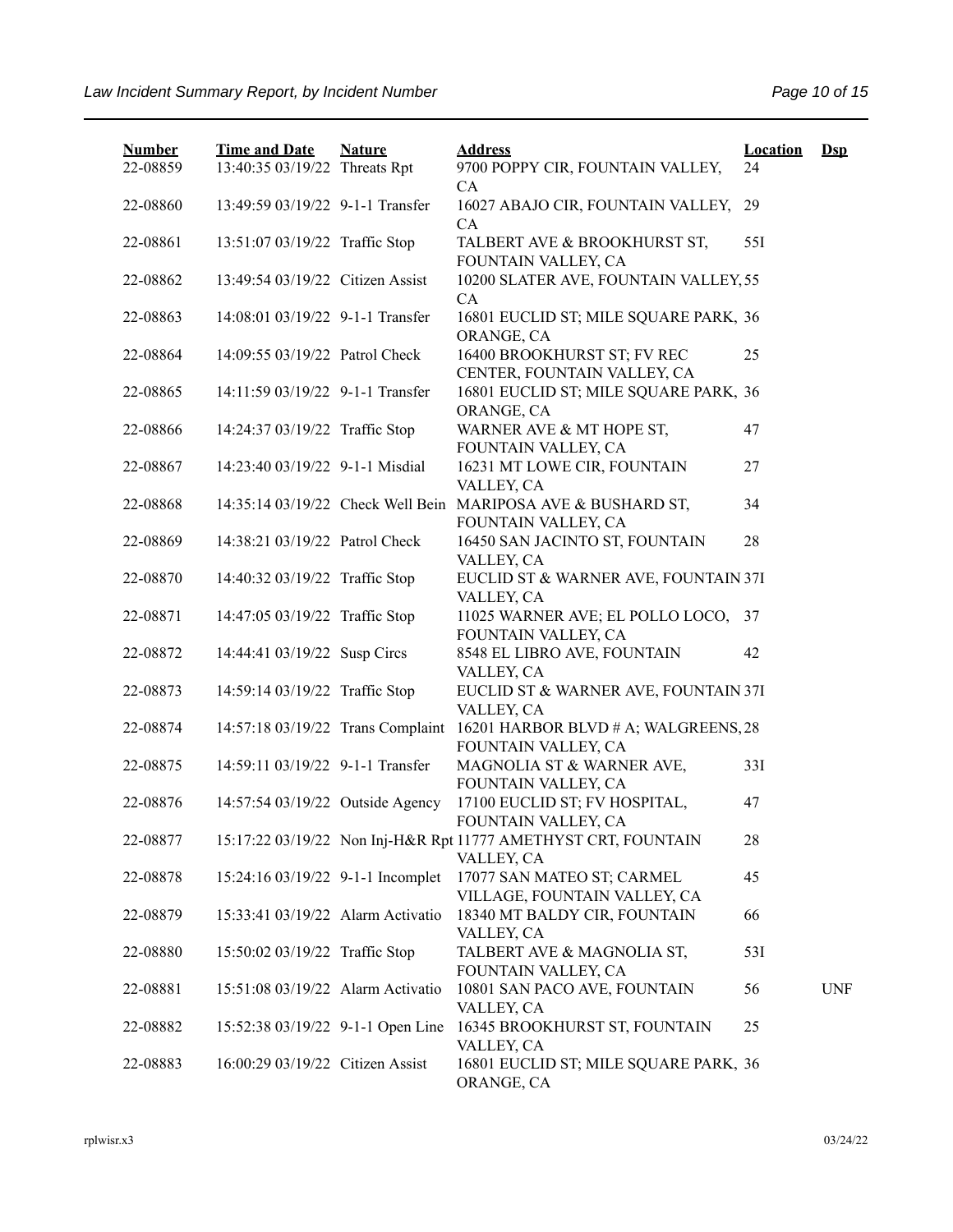| <b>Number</b> | <b>Time and Date</b>              | <b>Nature</b> | <b>Address</b>                                                                         | <b>Location</b> | $\mathbf{Dsp}$ |
|---------------|-----------------------------------|---------------|----------------------------------------------------------------------------------------|-----------------|----------------|
| 22-08884      | 16:37:03 03/19/22 Drug Activity   |               | 17101 BUSHARD ST, FOUNTAIN<br>VALLEY, CA                                               | 43              |                |
| 22-08885      | 16:48:55 03/19/22 9-1-1 Transfer  |               | 9439 WARNER AVE, FOUNTAIN VALLEY, 43<br>CA                                             |                 |                |
| 22-08886      | 16:55:27 03/19/22 9-1-1 Misdial   |               | 9194 OTTER RIVER CIR, FOUNTAIN                                                         | 63              |                |
| 22-08887      | 17:15:30 03/19/22 Trans Complaint |               | VALLEY, CA<br>18527 BROOKHURST ST, FOUNTAIN<br>VALLEY, CA                              | 74              |                |
| 22-08888      | 17:26:31 03/19/22 9-1-1 Transfer  |               | 3770 MCFADDEN AVE, SANTA ANA, CA                                                       |                 |                |
| 22-08889      | 17:28:56 03/19/22 Illegal Parking |               | 16400 BROOKHURST ST; FV REC<br>CENTER, FOUNTAIN VALLEY, CA                             | 25              |                |
| 22-08890      | 17:30:59 03/19/22 Info Entry Only |               | 16111 HARBOR BLVD; CURACAO,<br>FOUNTAIN VALLEY, CA                                     | 28              |                |
| 22-08891      | 17:35:31 03/19/22 Foot Patrol     |               | FINCH AVE & REDWOOD ST, FOUNTAIN74                                                     |                 |                |
| 22-08892      | 17:44:57 03/19/22 Petty Theft Rpt |               | VALLEY, CA<br>16425 HARBOR BLVD #183, FOUNTAIN 28<br>VALLEY, CA                        |                 |                |
| 22-08893      | 18:07:02 03/19/22 Traffic Stop    |               | 17099 BROOKHURST ST; SAMS CLUB,<br>FOUNTAIN VALLEY, CA                                 | 44              |                |
| 22-08894      | 17:53:18 03/19/22 Check Well Bein |               | 10071 LOS COYOTES CRT, FOUNTAIN<br>VALLEY, CA                                          | 75              |                |
| 22-08895      | 18:44:32 03/19/22 Susp Subj       |               | 17101 BUSHARD ST, FOUNTAIN<br>VALLEY, CA                                               | 43              |                |
| 22-08896      | 19:06:35 03/19/22 9-1-1 Misdial   |               | 18696 DIDDY CIR, FOUNTAIN VALLEY, 72<br>CA                                             |                 |                |
| 22-08897      | 19:33:59 03/19/22 Public Works    |               | 16425 HARBOR BLVD; GALLERIA APTS, 28<br>FOUNTAIN VALLEY, CA                            |                 |                |
| 22-08898      | 19:50:46 03/19/22 Follow Up       |               | 18375 EUCLID ST; GREEN ROOM,<br>FOUNTAIN VALLEY, CA                                    | 66              |                |
| 22-08899      |                                   |               | 20:09:05 03/19/22 Check Well Bein WARNER AVE & NEWLAND ST,<br>FOUNTAIN VALLEY, CA      | 42              |                |
| 22-08900      |                                   |               | 20:10:00 03/18/22 Veh Tampering R 18375 EUCLID ST; GREEN ROOM,<br>FOUNTAIN VALLEY, CA  | 66              |                |
| 22-08901      |                                   |               | 20:11:06 03/19/22 Domestic Disput 16571 SAN ANDRES ST, FOUNTAIN<br>VALLEY, CA          | 38              |                |
| 22-08902      | 20:21:56 03/19/22 Patrol Check    |               | 9105 RECREATION CIR; FV SKATING<br>CENTER, FOUNTAIN VALLEY, CA                         | 33              |                |
| 22-08903      | 22:25:47 03/19/22 Susp Subj       |               | BUSHARD ST & EL REY AVE,<br>FOUNTAIN VALLEY, CA                                        | 44              |                |
| 22-08904      | 22:33:06 03/19/22 Veh Burg Rpt    |               | 8614 BLUEBIRD AVE, FOUNTAIN<br>VALLEY, CA                                              | 72              | <b>INA</b>     |
| 22-08905      |                                   |               | 22:43:00 03/19/22 Veh Tampering R 17100 EUCLID ST; FV HOSPITAL,<br>FOUNTAIN VALLEY, CA | 47              |                |
| 22-08906      | 22:49:08 03/19/22 Susp Veh        |               | 17352 ELM ST, FOUNTAIN VALLEY, CA                                                      | 43              |                |
| 22-08907      |                                   |               | 23:24:25 03/19/22 Check Well Bein WARNER AVE & NEWHOPE ST,                             | 38I             |                |
|               |                                   |               | FOUNTAIN VALLEY, CA                                                                    |                 |                |
| 22-08908      | 23:38:28 03/19/22 Alarm Activatio |               | 16600 HARBOR BLVD # G; AVC<br>ELECTRONICS INC, FOUNTAIN<br>VALLEY, CA                  | 39              |                |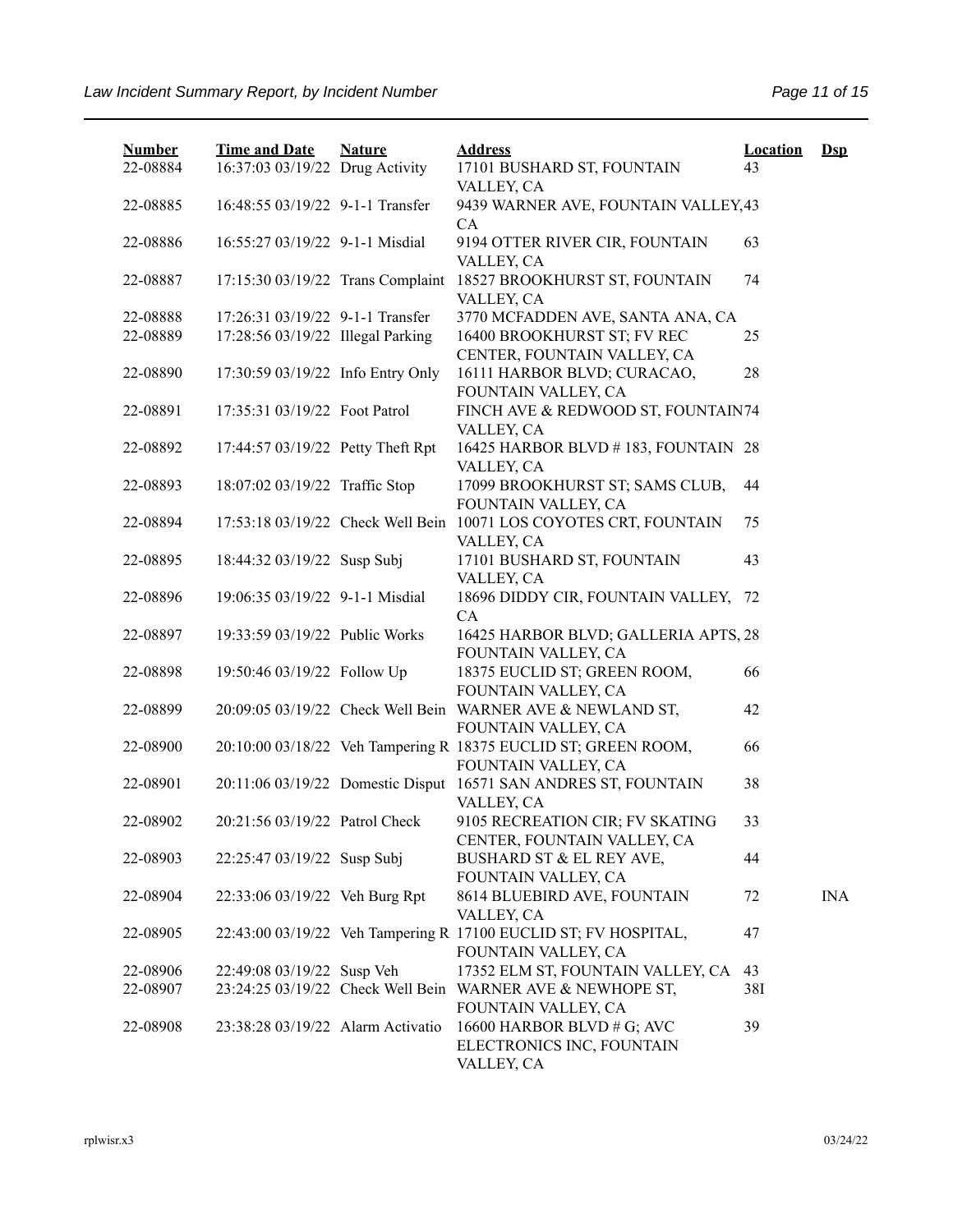| <b>Number</b> | <b>Time and Date</b>              | <b>Nature</b> | <b>Address</b>                                                                           | <b>Location</b> | $Ds$       |
|---------------|-----------------------------------|---------------|------------------------------------------------------------------------------------------|-----------------|------------|
| 22-08909      | 23:38:15 03/19/22 Patrol Check    |               | HARBOR BLVD & HEIL AVE, FOUNTAIN 29I<br>VALLEY, CA                                       |                 |            |
| 22-08910      | 00:44:05 03/20/22 Domestic Disput |               | 17824 SAN MINISO CIR, FOUNTAIN<br>VALLEY, CA                                             | 56              |            |
| 22-08911      |                                   |               | 01:04:13 03/20/22 Check Well Bein 17065 MAGNOLIA ST, FOUNTAIN<br>VALLEY, CA              | 42              |            |
| 22-08912      | 01:31:16 03/20/22 9-1-1 Transfer  |               | 8102 ELLIS HB,,                                                                          |                 |            |
| 22-08913      | 01:44:42 03/20/22 Patrol Check    |               | 9125 RECREATION CIR; MOTEL 6,<br>FOUNTAIN VALLEY, CA                                     | 33              |            |
| 22-08914      | 02:05:03 03/20/22 Vandalism Rpt   |               | 11445 STONECRESS AVE, FOUNTAIN<br>VALLEY, CA                                             | 37              |            |
| 22-08915      | 02:17:41 03/20/22 Non Injury Tc   |               | WARD ST & ANTELOPE RIVER AVE,<br>FOUNTAIN VALLEY, CA                                     | 65              | <b>SUS</b> |
| 22-08916      | 02:17:02 03/20/22 9-1-1 Misdial   |               | X:-117.946590, Y:33.698399,,                                                             |                 |            |
| 22-08917      | 02:51:34 03/20/22 Domestic Disput |               | 17824 SAN MINISO CIR, FOUNTAIN<br>VALLEY, CA                                             | 56              |            |
| 22-08918      | 03:00:18 03/20/22 Traffic Stop    |               | 405 & BROOKHURST ST, FOUNTAIN<br>VALLEY, CA                                              | 54              |            |
| 22-08919      | 03:10:11 03/20/22 Illegal Parking |               | EDINGER AVE & BROOKHURST ST,<br>FOUNTAIN VALLEY, CA                                      | 15I             |            |
| 22-08920      | 03:18:27 03/20/22 Illegal Parking |               | EDINGER W/EUCLID,,                                                                       |                 |            |
| 22-08921      | 03:23:21 03/20/22 Illegal Parking |               | EUCLID ST & EDINGER AVE; SOUTH<br>OF, FOUNTAIN VALLEY, CA                                | 17I             |            |
| 22-08922      | 03:27:07 03/20/22 Illegal Parking |               | EUCLID ST & EDINGER AVE; SOUTH<br>OF, FOUNTAIN VALLEY, CA                                | 17I             |            |
| 22-08923      | 03:28:08 03/20/22 Alarm Activatio |               | 9114 EDINGER AVE; WELLCARE RX,<br>FOUNTAIN VALLEY, CA                                    | 23              |            |
| 22-08924      | 03:51:24 03/20/22 Patrol Check    |               | 10810 WARNER AVE, FOUNTAIN<br>VALLEY, CA                                                 | 46              |            |
| 22-08925      | 03:52:24 03/20/22 Patrol Check    |               | 9475 HEIL AVE # D; CALIFORNIA PAIN<br>AND REHAB CENTER, FOUNTAIN<br>VALLEY, CA           | 23              |            |
| 22-08926      | 03:52:55 03/20/22 Patrol Check    |               | 10900 WARNER AVE, FOUNTAIN<br>VALLEY, CA                                                 | 46              |            |
| 22-08927      | 03:54:31 03/20/22 Patrol Check    |               | 16569 BROOKHURST ST, FOUNTAIN<br>VALLEY, CA                                              | 34              |            |
| 22-08928      | 03:57:09 03/20/22 Patrol Check    |               | 16931 BUSHARD ST; TAO WELLNESS<br>PHARMACY, FOUNTAIN VALLEY, CA                          | 33              |            |
| 22-08929      |                                   |               | 04:08:02 03/20/22 Music Complaint 17070 SAN MATEO ST # F, FOUNTAIN<br>VALLEY, CA         | 45              |            |
| 22-08930      | 06:34:49 03/20/22 Jail Check      |               | 10200 SLATER AVE, FOUNTAIN VALLEY, 55<br>CA                                              |                 |            |
| 22-08931      | 07:29:38 03/20/22 Veh Burg Rpt    |               | 9930 SLATER AVE; SONESTA ES SUITES 54<br>HOTEL, FOUNTAIN VALLEY, CA                      |                 |            |
| 22-08932      | 08:13:24 03/20/22 9-1-1 Transfer  |               | 7868 LOW TIDE HB,,                                                                       |                 |            |
| 22-08933      | 08:45:30 03/20/22 9-1-1 Misdial   |               | 16697 MT MICHAELIS CIR, FOUNTAIN<br>VALLEY, CA                                           | 38              |            |
| 22-08934      |                                   |               | 08:55:18 03/20/22 Check Well Bein 17966 BROOKHURST ST; SHELL GAS,<br>FOUNTAIN VALLEY, CA | 55              | PAA        |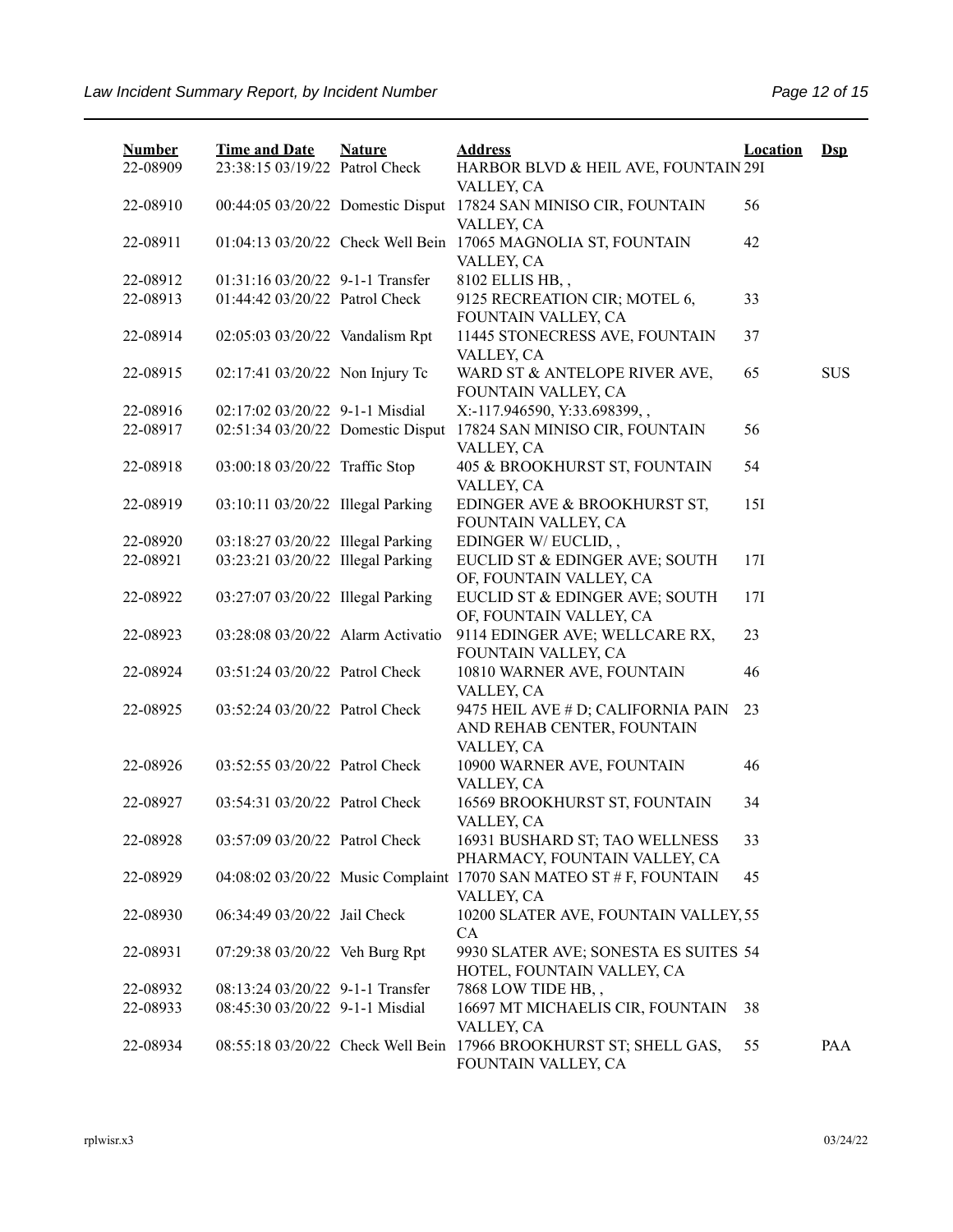| <b>Number</b><br>22-08935 | <b>Time and Date</b>                                                | <b>Nature</b> | <b>Address</b><br>09:00:25 03/20/22 Noise Complaint 18036 COURREGES CRT, FOUNTAIN                       | <b>Location</b><br>62 | $\mathbf{Dsp}$ |
|---------------------------|---------------------------------------------------------------------|---------------|---------------------------------------------------------------------------------------------------------|-----------------------|----------------|
| 22-08936                  | 10:03:57 03/20/22 9-1-1 Transfer                                    |               | VALLEY, CA<br>18420 COLVILLE ST, FOUNTAIN<br>VALLEY, CA                                                 | 63                    |                |
| 22-08937                  | 10:02:40 03/20/22 Petty Theft Rpt                                   |               | 17900 NEWHOPE ST; COSTCO,<br>FOUNTAIN VALLEY, CA                                                        | 57                    |                |
| 22-08938                  | 10:30:23 03/20/22 Susp Subj                                         |               | BROOKHURST ST & PHILLIPS AVE,<br>FOUNTAIN VALLEY, CA                                                    | 64                    |                |
| 22-08939                  | 10:34:51 03/20/22 Alarm Activatio                                   |               | 17037 BROOKHURST ST #1; T MOBILE,<br>FOUNTAIN VALLEY, CA                                                | 44                    |                |
| 22-08940                  |                                                                     |               | 10:44:01 03/20/22 Aslt/Ddly Wpn R 16400 BROOKHURST ST, FOUNTAIN<br>VALLEY, CA                           | 25                    |                |
| 22-08941                  | 10:46:46 03/20/22 Susp Subj                                         |               | 9200 MALLARD AVE, FOUNTAIN<br>VALLEY, CA                                                                | 73                    |                |
| 22-08942                  | 10:52:04 03/20/22 Illegal Solicit                                   |               | EDINGER AVE & BROOKHURST ST,<br>FOUNTAIN VALLEY, CA                                                     | 15I                   |                |
| 22-08943                  |                                                                     |               | 11:40:35 03/20/22 Trans Complaint HARBOR BLVD & EDINGER AVE,<br>FOUNTAIN VALLEY, CA                     | OUT29                 |                |
| 22-08944                  | 12:04:07 03/20/22 Trans Complaint                                   |               | 11321 TALBERT AVE; MCDONALDS,<br>FOUNTAIN VALLEY, CA                                                    | 57                    |                |
| 22-08945                  | 12:32:47 03/20/22 9-1-1 Transfer                                    |               | 17077 SAN MATEO ST # 2110, FOUNTAIN 45<br>VALLEY, CA                                                    |                       |                |
| 22-08946<br>22-08947      | 12:56:06 03/20/22 9-1-1 Misdial<br>13:07:00 03/20/22 9-1-1 Transfer |               | 5111 EDINGER AVE, SANTA ANA, CA<br>16051 BROOKHURST ST # A;<br>STARBUCKS COFFEE, FOUNTAIN<br>VALLEY, CA | 24                    |                |
| 22-08948                  | 13:35:45 03/20/22 Direct Pat/Traf                                   |               | BROOKHURST ST & TALBERT AVE,<br>FOUNTAIN VALLEY, CA                                                     | 55I                   |                |
| 22-08949                  | 13:46:52 03/20/22 Susp Subj                                         |               | 9971 THISTLE AVE, FOUNTAIN VALLEY, 24<br>CA                                                             |                       |                |
| 22-08950                  | 13:58:27 03/20/22 Traffic Stop                                      |               | TALBERT AVE & MT COULTER ST,<br>FOUNTAIN VALLEY, CA                                                     | 64                    |                |
| 22-08951                  | 13:59:00 03/20/22 9-1-1 Open Line                                   |               | 16562 MT NEOTA ST, FOUNTAIN<br>VALLEY, CA                                                               | 37                    |                |
| 22-08952                  | 14:02:51 03/20/22 9-1-1 Open Line                                   |               | 16600 HARBOR BLVD, FOUNTAIN<br>VALLEY, CA                                                               | 39                    |                |
| 22-08953                  | 14:12:27 03/20/22 Traffic Stop                                      |               | BROOKHURST ST & PHILLIPS AVE,<br>FOUNTAIN VALLEY, CA                                                    | 64                    |                |
| 22-08954                  | 14:13:43 03/20/22 9-1-1 Open Line                                   |               | 9900 TALBERT AVE #203; QUEST<br>DIAGNOSTICS, FOUNTAIN VALLEY, CA                                        | 64                    |                |
| 22-08955                  | 14:13:16 03/20/22 9-1-1 Transfer                                    |               | 17816 BUSHARD ST, FOUNTAIN<br>VALLEY, CA                                                                | 54                    |                |
| 22-08956                  | 14:18:47 03/20/22 9-1-1 Open Line                                   |               | 16550 MT NEOTA ST, FOUNTAIN<br>VALLEY, CA                                                               | 37                    |                |
| 22-08957                  | 14:23:59 03/20/22 9-1-1 Incomplet                                   |               | 18070 SCANLAN CRT, FOUNTAIN<br>VALLEY, CA                                                               | 64                    |                |
| 22-08958                  | 14:29:32 03/20/22 Alarm Activatio                                   |               | 10485 EL MONTE AVE, FOUNTAIN<br>VALLEY, CA                                                              | 55                    |                |
| 22-08959                  |                                                                     |               | 14:30:09 03/20/22 Check Well Bein BROOKHURST ST & TALBERT AVE,<br>FOUNTAIN VALLEY, CA                   | 55I                   |                |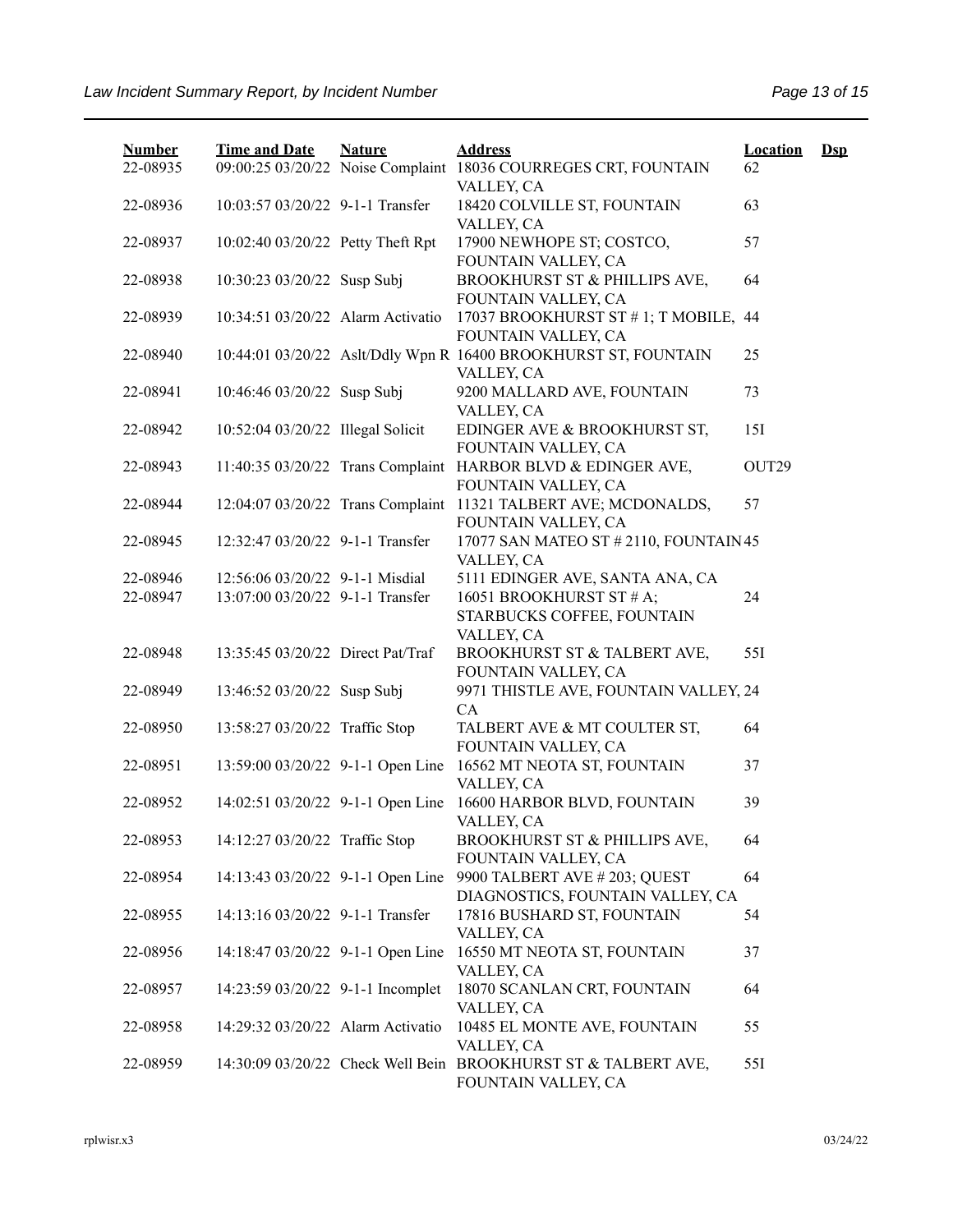| <b>Number</b><br>22-08960 | <b>Time and Date</b><br>15:01:24 03/20/22 Illegal Parking | <b>Nature</b> | <b>Address</b><br>10592 LA PERLA AVE, FOUNTAIN                             | <b>Location</b><br>56 | $\mathbf{Dsp}$ |
|---------------------------|-----------------------------------------------------------|---------------|----------------------------------------------------------------------------|-----------------------|----------------|
| 22-08961                  | 15:09:14 03/20/22 Illegal Parking                         |               | VALLEY, CA<br>16185 MT BADEN POWELL ST,<br>FOUNTAIN VALLEY, CA             | 27                    |                |
|                           |                                                           |               |                                                                            |                       |                |
| 22-08963                  | 16:10:57 03/20/22 Traffic Stop                            |               | 16205 BROOKHURST ST; DENNYS,<br>FOUNTAIN VALLEY, CA                        | 24                    |                |
| 22-08964                  | 16:12:57 03/20/22 Patrol Check                            |               | 18673 EVERGREEN CIR, FOUNTAIN<br>VALLEY, CA                                | 74                    |                |
| 22-08965                  | 16:16:53 03/20/22 Alarm Activatio                         |               | 10540 TALBERT AVE, FOUNTAIN<br>VALLEY, CA                                  | 66                    |                |
| 22-08966                  | 16:44:40 03/20/22 9-1-1 Open Line                         |               | 18575 MORONGO ST, FOUNTAIN<br>VALLEY, CA                                   | 72                    |                |
| 22-08967                  | 17:20:28 03/20/22 Drunk Driver                            |               | EUCLID ST & 405, FOUNTAIN VALLEY,<br>CA                                    | 67                    |                |
| 22-08968                  | 17:37:08 03/20/22 Traffic Stop                            |               | 17099 BROOKHURST ST; SAMS CLUB,<br>FOUNTAIN VALLEY, CA                     | 44                    |                |
| 22-08969                  | 17:33:18 03/20/22 Fvmc Violation                          |               | EDINGER AVE & BROOKHURST ST,<br>FOUNTAIN VALLEY, CA                        | 15I                   |                |
| 22-08970                  | 17:44:14 03/20/22 Test Entry                              |               | 10200 SLATER AVE, FOUNTAIN VALLEY, 55<br>CA                                |                       |                |
| 22-08971                  | 17:45:14 03/20/22 Test Entry                              |               | 10200 SLATER AVE, FOUNTAIN VALLEY, 55<br>CA                                |                       |                |
| 22-08972                  | 17:46:25 03/20/22 9-1-1 Misdial                           |               | X:-117.985375, Y:33.685777, HUNTINGTN<br>BCH, CA                           |                       |                |
| 22-08973                  | 17:58:11 03/20/22 Trf Acc/Unk Inj                         |               | AMISTAD ST & ELLIS AVE, FOUNTAIN<br>VALLEY, CA                             | 66                    |                |
| 22-08974                  | 18:16:35 03/20/22 Check Well Bein                         |               | 17920 BROOKHURST ST; BLACK<br>ANGUS STEAKHOUSESLLC, FOUNTAIN<br>VALLEY, CA | 55                    |                |
| 22-08975                  | 18:42:39 03/20/22 Trespasser                              |               | 17081 SANTA ISABEL ST, FOUNTAIN<br>VALLEY, CA                              | 42                    |                |
| 22-08976                  | 19:28:08 03/20/22 Traffic Hazard                          |               | <b>BUSHARD ST &amp; EDINGER AVE,</b><br>FOUNTAIN VALLEY, CA                | 14I                   |                |
| 22-08977                  | 20:08:05 03/20/22 9-1-1 Transfer                          |               | 18561 SANTA ISADORA ST, FOUNTAIN<br>VALLEY, CA                             | 72                    |                |
| 22-08978                  | 20:08:35 03/20/22 Threats Rpt                             |               | 10592 LA PERLA AVE, FOUNTAIN<br>VALLEY, CA                                 | 56                    |                |
| 22-08979                  | 20:08:28 03/20/22 Dist Of Peac                            |               | 10990 WARNER AVE, FOUNTAIN<br>VALLEY, CA                                   | 46                    |                |
| 22-08980                  | 20:16:10 03/20/22 Stolen Veh Rpt                          |               | EDINGER AVE & BROOKHURST ST,<br>FOUNTAIN VALLEY, CA                        | 15I                   |                |
| 22-08981                  | 20:21:37 03/20/22 9-1-1 Transfer                          |               | 10747 EL TIBURON AVE, FOUNTAIN<br>VALLEY, CA                               | 46                    |                |
| 22-08982                  | 20:26:57 03/20/22 9-1-1 Misdial                           |               | 9679 ELLIS AVE, FOUNTAIN VALLEY,<br>CA                                     | 64                    |                |
| 22-08983                  | 20:33:27 03/20/22 Outside Agency                          |               | 18561 SANTA ISADORA ST, FOUNTAIN<br>VALLEY, CA                             | 72                    |                |